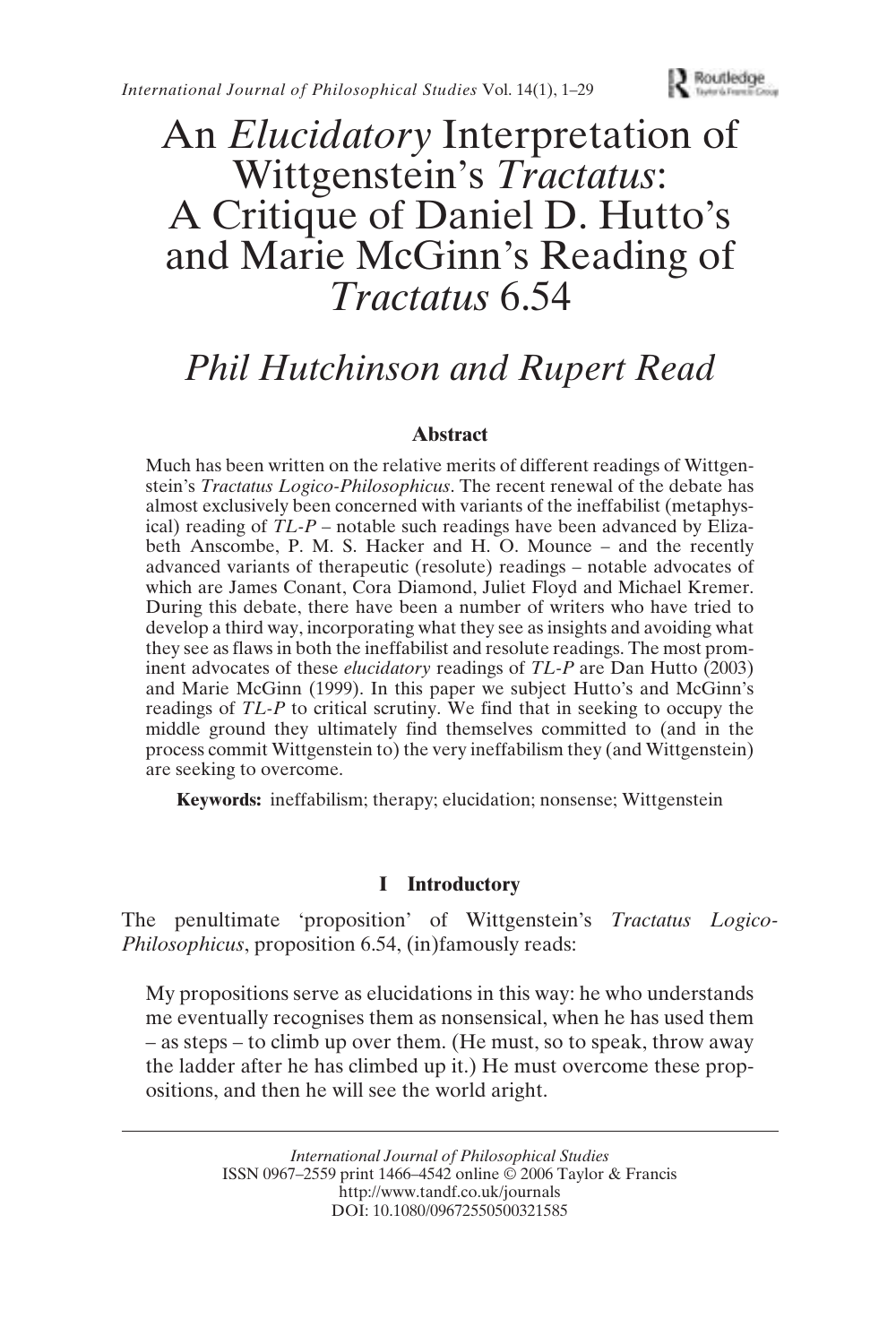Any satisfactory reading of the *Tractatus* must be able to comprehend Wittgenstein's somewhat enigmatic concluding insistence that his 'elucidations' have been nonsense. Currently, two ways prevail of interpreting this proposition, and consequently the rest of the *Tractatus* to which it promises to be an interpretative guide.

According to one of the two interpretations, $<sup>1</sup>$  when one throws away the</sup> *Tractatus*, one throws away the text (i.e. one throws away its elucidatory propositions), but one holds onto *what* those propositions have elucidated for one, i.e. certain unstatable 'truths' about the way language works and how it is related to the world. According to this view, in 6.54 Wittgenstein is adding the finishing touch to a theme that has been lurking in the background since at least 3.221, but that is first stated at 4.115–4.1213: the distinction between what can be said and what can only be shown. Such metaphysical readings we call 'ineffabilist readings'.

The reading often found juxtaposed to the ineffabilist reading in the recent literature is what we term the 'therapeutic reading'.2 This takes seriously Wittgenstein's claim in *TL-P* that the 'propositions' of the body of the *Tractatus* are – *strictly speaking* – nonsense (6.54). This reading claims that there are no logical distinctions between nonsensensical sentences, i.e. no elucidatory nonsense. Rather, there are psychological distinctions among nonsensical sentences. The *activity* of reading the *Tractatus* provides the philosopher with a mirror whereby she can come to recognize her metaphysical claims as failing to do what she imagined they could.

While much current exegetical debate has been concerned with the relative merits of the ineffabilist and therapeutic readings, Dan Hutto $^{3,4}$  and Marie McGinn5 have independently sought a reading of *TL-P* that might be situated between the two. In this paper we offer a critical examination of these 'elucidatory' readings of *TL-P*.

Such a critical evaluation is of import over and above purely exegetical considerations as lessons can be garnered from this for the purposes of reading the later Wittgenstein. In this respect let us then briefly note that, in the context of the *Investigations*, Wittgenstein's 'elucidatory' aim involves the idea of 'disguised' nonsense, the possibility of our *thinking* that we can understand something that we *come* to recognize fails to make sense in the way we had hoped. *PI* arguably involves *itself* (its imaginary scenarios) being (recognized to be) just such disguised nonsense.<sup>6</sup> All Wittgenstein's great works, we believe, need to be taken in a thoroughly dialogical and transitional fashion. As David Stern has put it, 'On [the therapeutic, Cavell/ Diamond] reading, the aim of Wittgenstein's dialogues is not to lead his reader to any philosophical view, neither an idealised, frictionless theory of language, nor a pragmatic theory of ordinary language, but rather to help us through such ways of speaking and looking.'7 This brings out again the importance of our topic: this is no narrow debate over the interpretation of one text from eighty years ago; it ramifies into the question of whether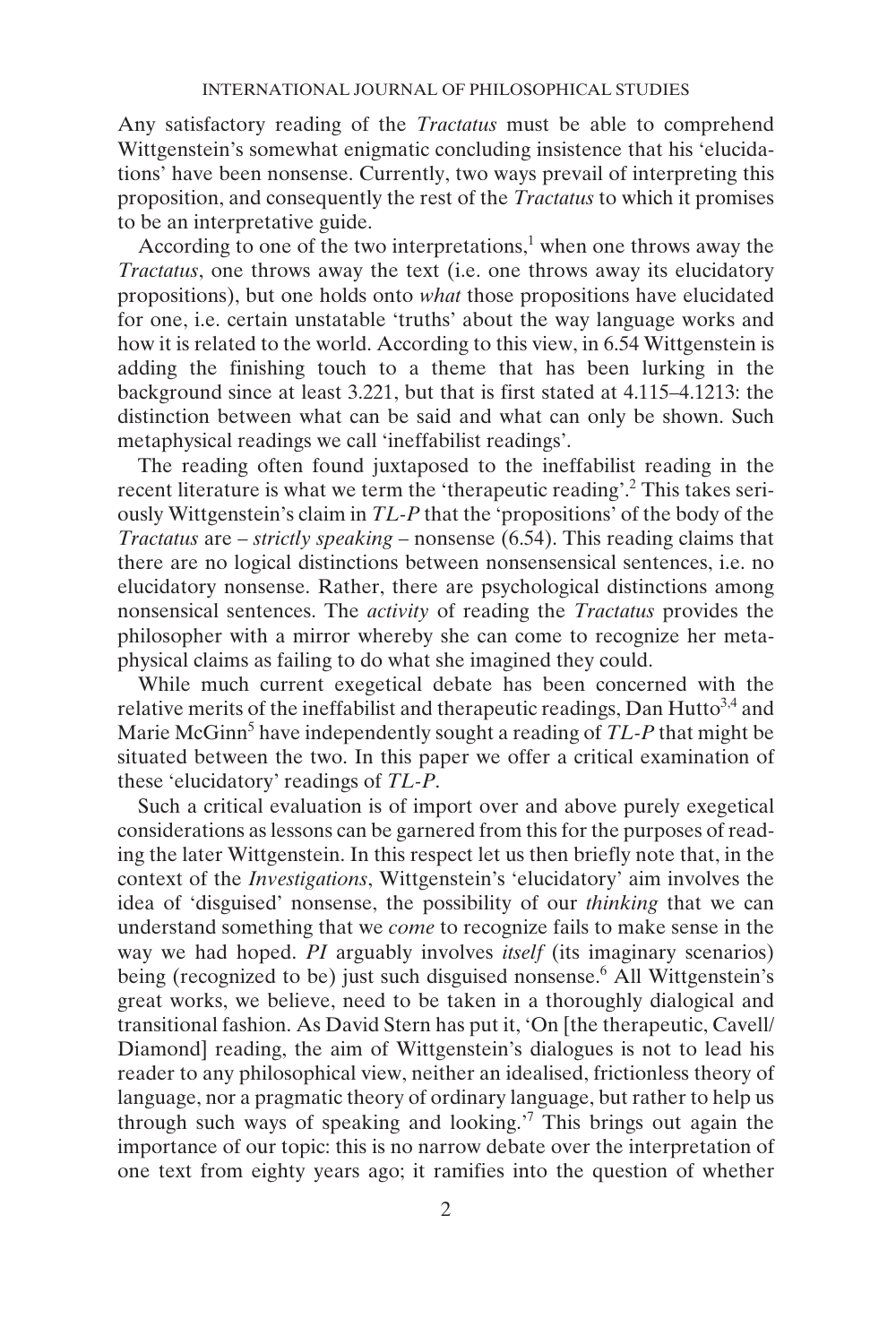recent and contemporary philosophy has tended to misplace Wittgenstein's *entire* contribution to philosophy. We believe that Wittgenstein's elucidations (and perspicuous presentations) throughout his career have to be recognized as of *transitional*, purpose-relative and 'personal' use only.

In this paper we seek to show that Hutto and McGinn perpetuate in an insidious – *because* nuanced, sophisticated and avowedly anti-theoretical – form exactly the kind of impulses that it was Wittgenstein's ultimate aim throughout his career to help us overcome. We shall contend that their readings often make it seem as though Wittgenstein's later work allows him to do (vis-à-vis language and grammar) what was illegitimate according to the *Tractatus*: namely, simply to say and understand philosophical truths about how language works etc. That is, people think that one can simply say stuff about language, about ethics, etc., after and according to the later Wittgenstein.

In what follows we begin by outlining the ineffabilist interpretation of *TL-P*; in doing so we identify the weaknesses that ultimately tell against it (section II). We then turn our attention to the elucidatory readings offered by Hutto and McGinn, identifying similarities to and differences from each other and therapeutic readings; in doing so we shall express some initial misgivings (section III). In section IV we focus our attention on the passively constructed nature of McGinn's understanding of how the elucidations 'fall away' as opposed to Wittgenstein's own *active* construction of the instruction to his reader to 'throw them away'. We move toward conclusion by offering some remarks on the way in which Wittgenstein, explicitly, meant the verb 'elucidate' to be understood: transitively (section V). As a coda we offer some remarks in defence of a therapeutic view of nonsense.

#### **II Ineffabilist Readings**

Ineffabilist readings can be characterized in somewhat more detail in the following way.8 According to the *Tractatus*, propositions have a sense because they are capable of picturing the facts: i.e. the situations which objects are in, in relation to other objects. As long as there is more than one thing in the world, the propositions of language work by picturing the relationships in which those things stand. The order in our propositions, which renders them capable of thus picturing the facts, we call 'logic'. Hence, logic can be seen as the order of possible situations in which things can find themselves as reflected in language. Now, the distinction between what can be said and what can only be shown arises as follows. Logic is not itself a fact. That is to say, logic is the pictorial representation of the order of possibilities for objects standing in relation to one another when they combine to form facts; hence it is not itself a fact. Rather, logic is more like the condition for those facts – as 6.13 says, 'Logic is not a theory, but a reflection of the world. Logic is transcendental.' Propositions work – they have sense – by virtue of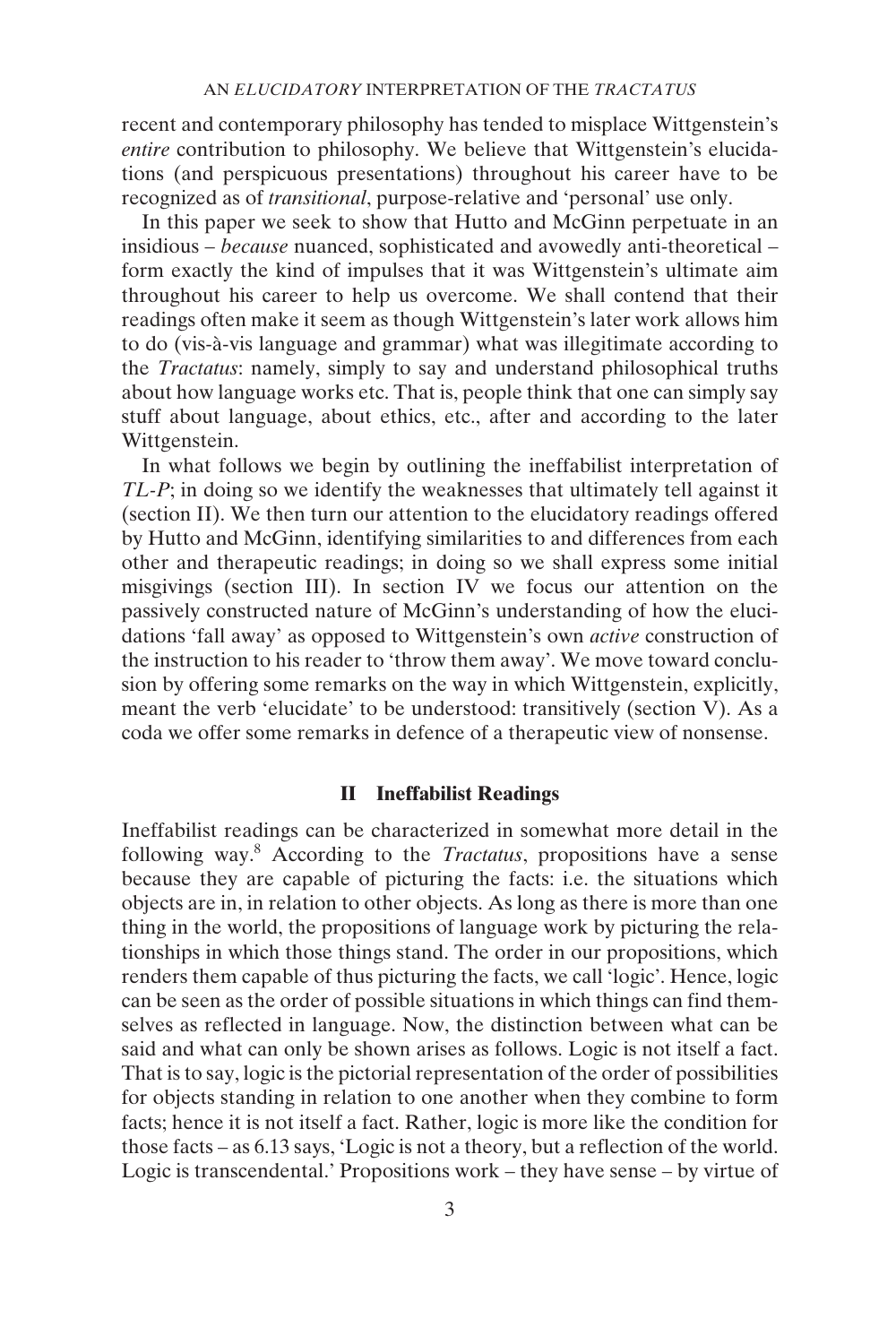the fact that they are capable of depicting how things stand in the world. But logic is not something, some thing or state of things, in the world, and so cannot be depicted in sense-bearing propositions. Rather it *shows* itself by and in the fact that we have sense-bearing propositions to begin with.

In trying to put this across to the reader, in trying to elucidate the logical isomorphism that must exist between language and the world, Wittgenstein must commit himself to writing something that is self-conscious nonsense. On the metaphysical interpretation of the *Tractatus*, then, Wittgenstein offers something that, if it is read with understanding, must be thrown away once it has been finished, leaving its readers with a set of philosophical insights that they previously lacked, but which cannot be articulated in words. This is what is claimed to give sense to Wittgenstein's insistence at 6.54 that the whole book has been nonsense and must be discarded. Nevertheless, according to this interpretation, the *Tractatus* can serve to gesture toward (true but ineffable) doctrine even after this discarding. This interpretation of the *Tractatus*, thus, is suitably labelled the 'ineffabilist' interpretation.

Wittgenstein's intended audience was a Frege/Russell-style philosopher. As such a philosopher reads the *Tractatus*, he finds the things that he would expect to be elucidated or theorized in a logico-philosophical treatise consigned to the category of the ineffable. Such Frege/Russell preoccupations as the ontological background to the propositional calculus, the role of formal concepts and the nature of inference, i.e. all of the things that could give him a handle on how language 'hooks onto' the world, are claimed, by Wittgenstein, to be unsayable. The ineffabilist, therefore, claims that the central logico-philosophical questions have been answered by the adducing of *'substantial'* or *'profound'* or *'illuminating'* nonsense. Thus the ineffabilist interpretation can rightly be called 'traditional' in that it reads the *Tractatus* as being concerned to give answers to the type of questions posed by the Frege/Russell-style philosopher, albeit in an unorthodox way.<sup>9</sup>

However, advocates of some recent interpretations of the *Tractatus* have pointed out that this leaves ineffabilist readers in a potentially problematic position, a position where they have failed to live up to what could be seen as the challenge posed by 6.54. Firstly, the distinction between what can be said and what shows itself is developed in the main body of the text, so if one holds onto the idea that the *Tractatus* has helped one to grasp ineffabilia of one kind or another, one will not *really* have thrown the entire body of Wittgenstein's propositions away; and secondly, in failing to throw the entire body of the propositions away, one will have lumbered oneself with the deeply suspect notion that one can have insights into reality that cannot be expressed in words, but that can be 'pointed toward', 'gestured at', 'elucidated' by nonsensical uses of language. The fantasy that one can have any cognitive or linguistic access to 'things' that lie beyond the reach of language is one of which Wittgenstein is explicitly critical in the Preface to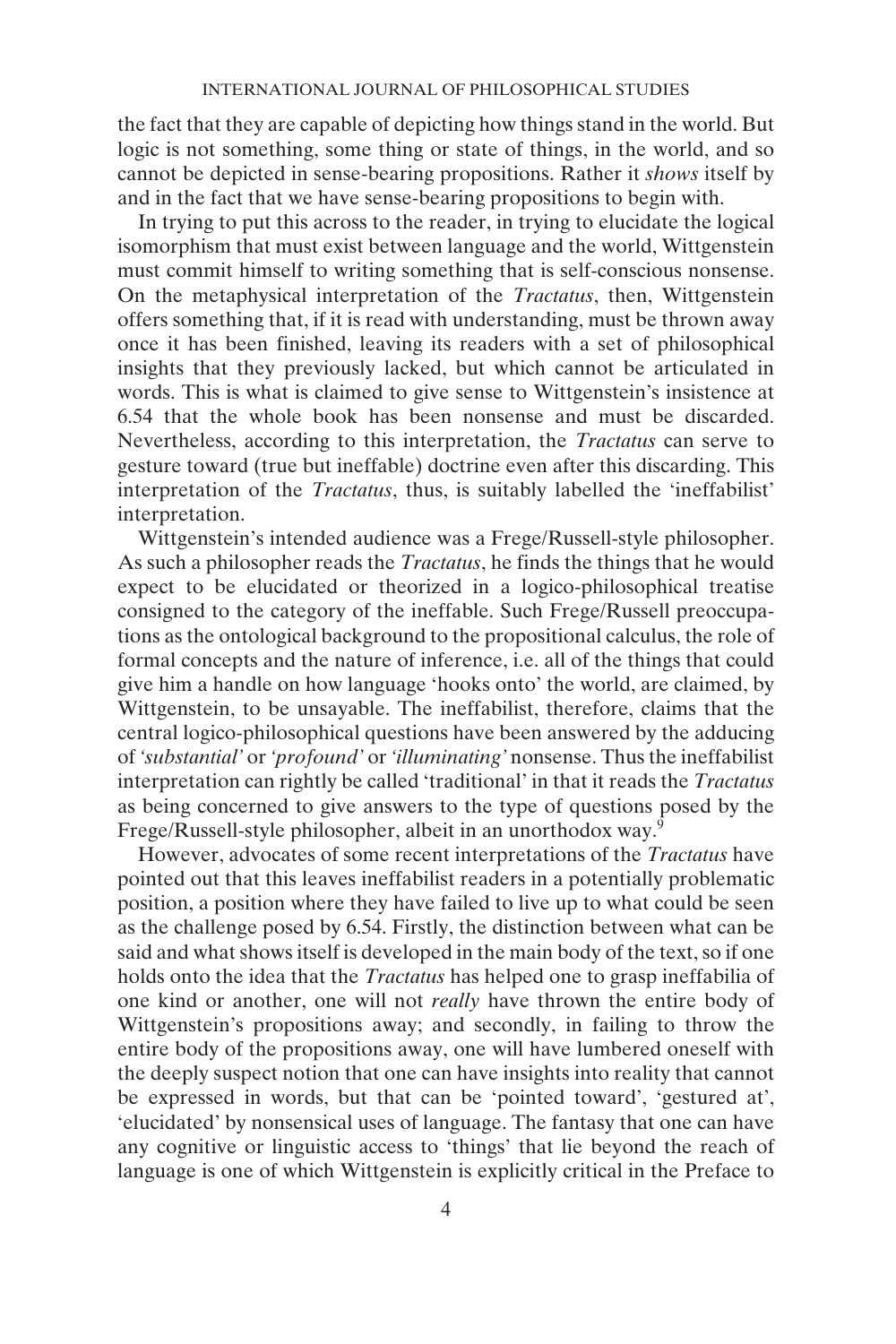the *Tractatus*. Here he maintains that the limit to what can be thought can 'only be drawn in language and what lies on the other side will be simply nonsense'.10 Here nonsense is *not* something that can indicate things that lie outside the reach of language but can be thought or displayed none the less: it is simple nonsense (*einfach Unsinn*).

The case against the traditional, ineffabilist, interpretation is strengthened if we turn with a little more attention to the wording of the beginning of 6.54: '*My Satze* serve as elucidations in the following way: he who understands *me* eventually recognises them as nonsensical.' In 6.54 Wittgenstein does not invite his reader to understand his sentences – that would be impossible if they are nonsense – but to understand him, their author.<sup>11</sup> So what were Wittgenstein's intentions in writing the nonsensical 'sentences' that make up the *Tractatus*? If nonsense cannot elucidate, what can we expect a logico-philosophical treatise to achieve that is claimed to be composed of nonsense? Why engage with such a treatise? These questions can best be answered by taking a look at where all of this leaves what we have begun calling the 'Frege/Russell-style philosopher'.

A Frege/Russell-style philosopher, in following what he takes to be Wittgenstein's arguments, should realize that the position sought from his thinking about the relationship between language and the world can only be realized as a kind of position 'outside language'.<sup>12</sup> This 'external' position then must comprise insights that are (purportedly) real enough, but that cannot be expressed in words. That is to say, if a Frege/Russell-style philosopher agrees with what he thinks he reads in the *Tractatus*, he thinks that he has arrived at the definitive philosophical position, the ultimate realization of the philosophical project (only he – literally – can't tell anyone about it). He will think that this is what Wittgenstein must have meant in the Preface to the *Tractatus* when he wrote, 'I am … of the opinion that the problems have in essentials finally been solved.' We suggest, however, that 6.54, taken together with the rest of the Preface to the *Tractatus*, can most plausibly be read as intimating that to have a philosophical position that for principled reasons *cannot* be put into words is *not to have a position at all*. The insights that the ineffabilist *thought* he could attain turn out to have been a mirage; the position he wanted (and perhaps thought the *Tractatus* had achieved) transpires to be nothing more than the illusion of a position.

What one comes away with after working through the *Tractatus* and throwing Wittgenstein's propositions away, then, is not a set of logicophilosophical insights, not a philosophical position, but rather the realization that the *Tractatus* yielded only the illusion of a position, and that one has a tendency to be deluded – led astray – by certain ways of thinking and aspirations that turn out to be false, absurd or invalid when *pursued rigorously*. <sup>13</sup> The activity of reading the *Tractatus* in this alternative way can therefore be called the 'therapeutic' reading, in part because it aims to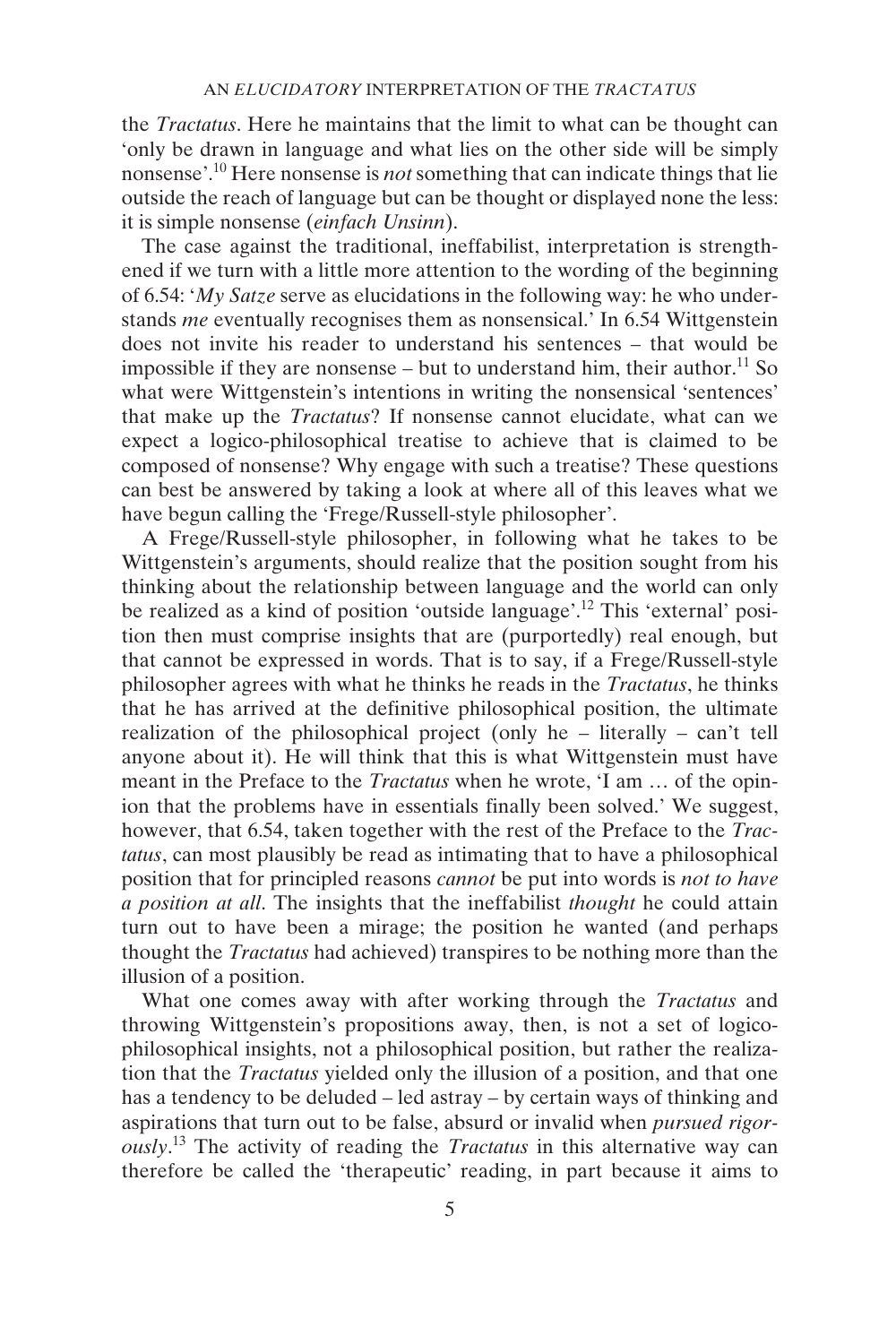*question* the practice of a certain powerful and influential philosophical mode of thinking, rather than, in however an orthodox or unorthodox fashion, to contribute to it.

# **III Hutto and McGinn on Finding the Third Way: 'Elucidatory' Readings**

In a very recent book, *Wittgenstein and the End of Philosophy: Neither Theory nor Therapy*, and in a recent paper, 'Between Metaphysics and Nonsense: Elucidation in Wittgenstein's *Tractatus*', Dan Hutto and Marie McGinn (respectively) argue that they are dissatisfied with both of the interpretative approaches to reading the *Tractatus* that we outline above. Both share the worries about the traditional, metaphysical, ineffabilist<sup>14</sup> approach that we have laid out. However, both find the 'therapeutic' alternative unsatisfactory as well. How, they ask, can a work of supposedly unintelligible nonsense be read as containing the insights necessary for us to realize that it is not communicating anything? McGinn puts this 'paradox' as follows: '[I]f the ladder by which we climb from unselfconscious nonsense to selfconscious sense turns out to be an illusion, how can we have got anywhere by climbing it?'15 And Hutto: 'given that it is integral to this [resolute] reading that we cannot distinguish different classes of nonsense, its supporters are faced with the awkward question about how the *Tractatus* manages to get any "message" across, therapeutic or otherwise'.16 What is needed, McGinn and Hutto independently argue, is an interpretation that will resolve the paradox. McGinn puts it as follows:

[what is needed is an interpretation] which avoids the suggestion that there are ineffable truths about reality, but which allows that there is something behind Wittgenstein's remarks; which permits these remarks to fall away completely, but which allows that the remarks accomplish something important; which avoids committing Wittgenstein to any metaphysical doctrines, but which does not fall into the paradox of self destruction.17

To this end, most of McGinn's paper and chapter 3 of Hutto's book are devoted to outlining a third way. This third way we call the *elucidatory* reading. McGinn claims that *TL-P* serves to elucidate, while Hutto claims that Wittgenstein's goal was *clarificatory*. 18

Much of the above quotation from McGinn is not necessarily objectionable, even for a 'resolute' reader.<sup>19</sup> For example, if the statement that there is 'something behind' Wittgenstein's remarks means simply that the *Tractatus* is not a work of Post-Modernist irony,<sup>20</sup> then on that point at least, we fully agree with McGinn. Similarly, the notion that Wittgenstein's elucidations 'accomplish something important' is unproblematic, if this means only (roughly) that *TL-P* is an important contribution to the philosophical canon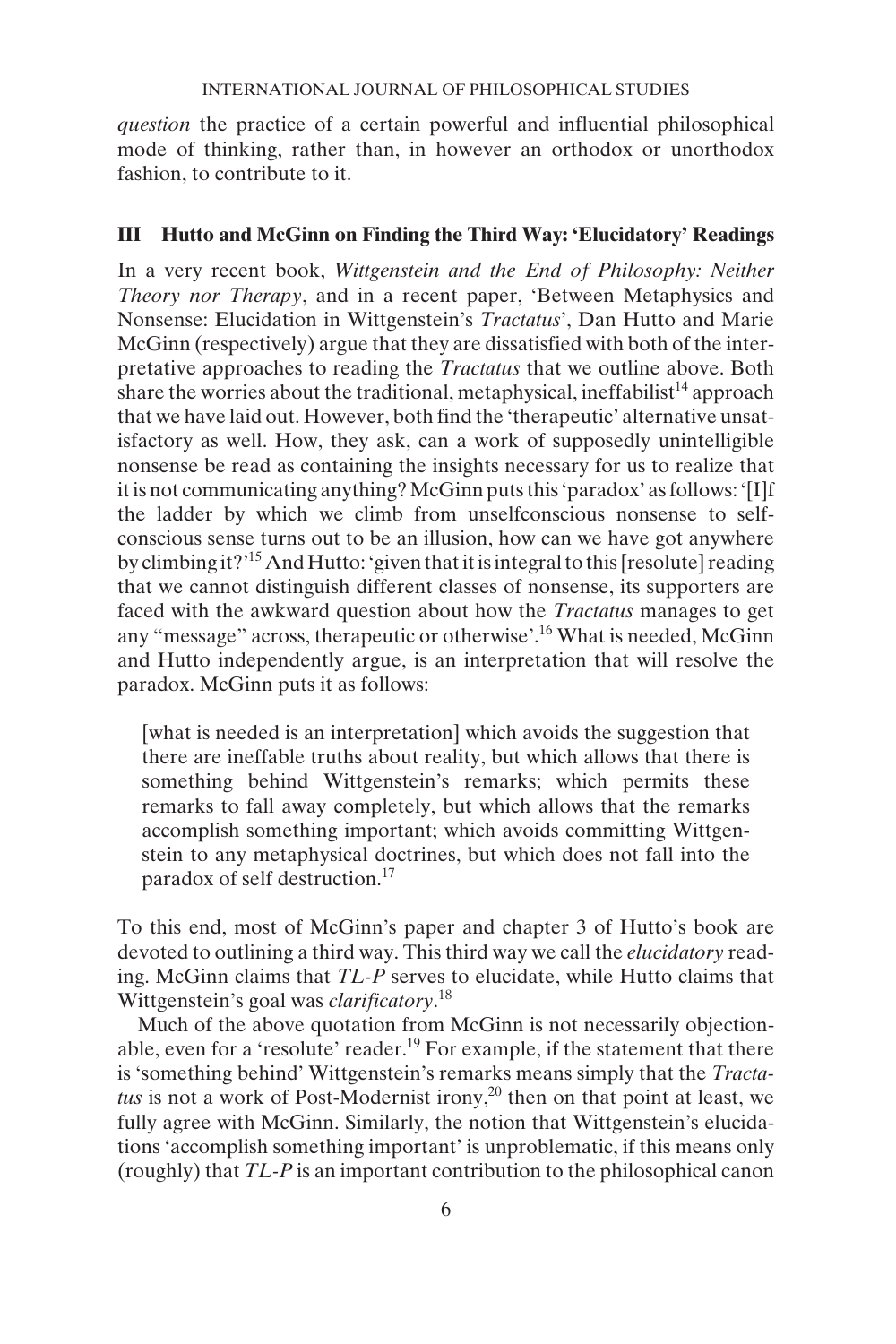which consists *essentially* of elucidations (cf. *TL-P* 4.112). However, what we shall express a worry over is McGinn's expression 'fall away'.

Ultimately, then, this passage is problematic; for McGinn contrasts 'the suggestion that there are ineffable truths' with talk of the possibility that the remarks of the *Tractatus* indicate 'something' behind them before 'falling away completely'. But what is this something? Is it effable? If so, why do the remarks fall away, and why didn't Wittgenstein make it clear what this something was? *Or*, is this 'something' ineffable? If so, how is it elucidated by the remarks? And, most importantly, how would this reading then differ from 'straight' ineffabilist readings as an '*interpretation*' of the *whole* text? This does pose a dilemma for McGinn. The dilemma might well have its roots in a confusion.

The confusion in McGinn's characterization seems to stem from her indexing of ineffability to the metaphysical nature of that (something) which the remarks are supposed to gesture at. But on the contrary, it is not the nature of 'something' that leads to a predication of ineffability, e.g. 'something' does not have to be a, putative, metaphysical truth about reality to be ineffable. To predicate of 'something' that it is ineffable is merely to say that it is not *possible* to convey *meaningfully* in the language that aspect of the 'thing's' nature which we wish to convey. A thought Wittgenstein had no truck with, because if we can think the thought, we can convey it.<sup>21</sup> McGinn's thought seems to be that if we can transform the nature of the *Tractatus*'s 'something' into something which is not metaphysical, then hey presto! Although we still cannot, *strictu sensu*, say what that something is, we can show (by elucidating) what 'it' is. But the question arises once again. If that 'something' is not ineffable, then why not simply say it?<sup>22</sup>

Hutto, however, would resist this charge. For Hutto it is not that *TL-P* is elucidatory but that *Wittgenstein's goal* was elucidatory (i.e. not theoretical, not doctrinal and not therapeutic); only he failed in his pursuit of this goal owing to a representational picture of language (language only makes sense when fact-stating). For Hutto, had Wittgenstein had a more nuanced view of language, he would have achieved his elucidatory goal (as he later does in *PI*). So where McGinn needs to answer the question of how one elucidates that which is ineffable, Hutto needs to give an account of why Wittgenstein thought that one might be able to elucidate the ineffable, while resisting a characterization of Wittgenstein no different from the character presented by ineffabilist interpretations.

It is with these thoughts in mind that we seek to test Hutto's and McGinn's '*elucidatory*' interpretations, asking, among other things, whether their practice actually cashes out their intentions, and whether their interpretations of the *Tractatus* actually warrant being accorded the middle ground between ineffabilist readings and therapeutic (or resolute) readings.

The primary feature of Hutto's and McGinn's readings is the centrality of the saying versus showing distinction. Hutto and McGinn see the main aim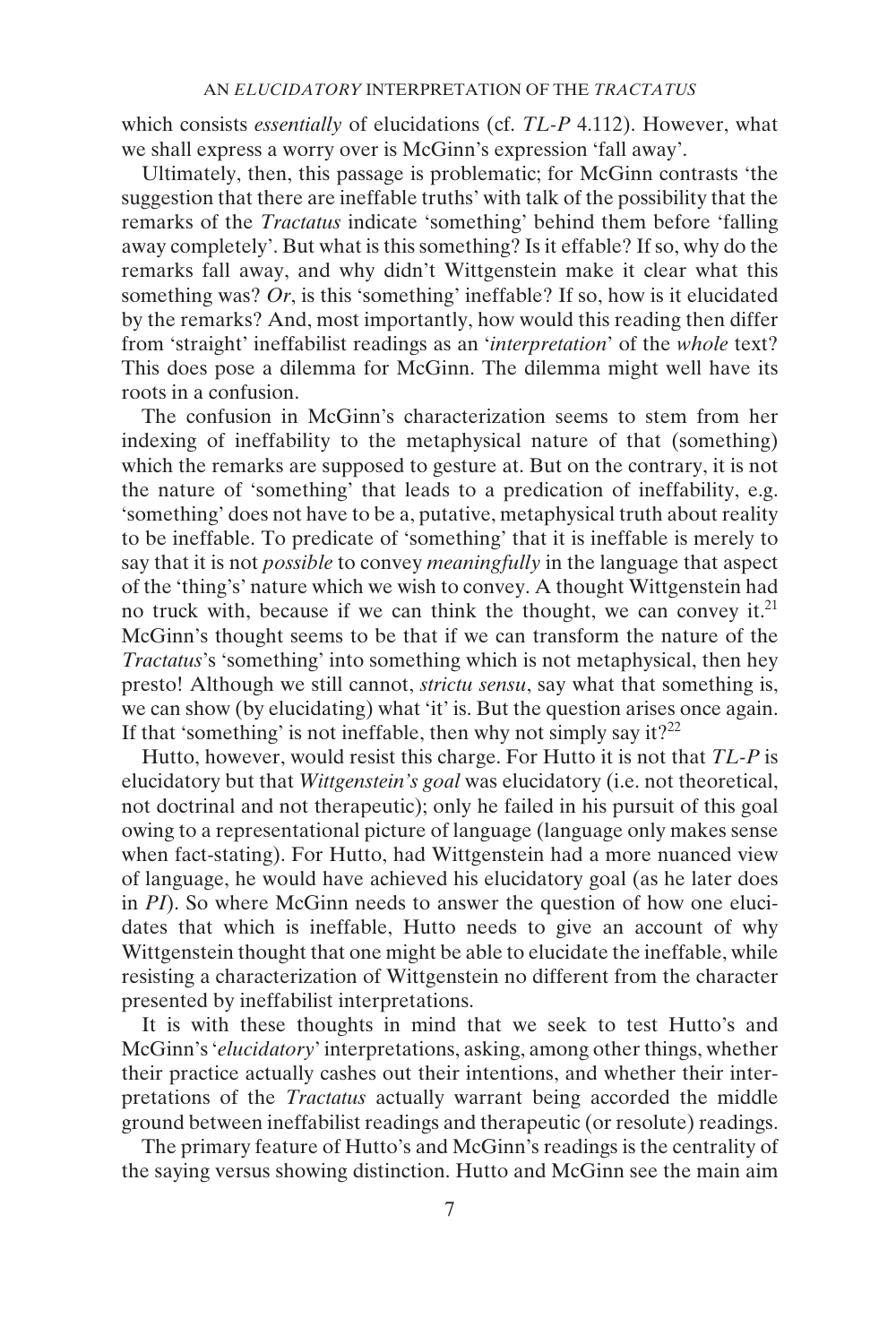of the *Tractatus* as being 'elucidatory', and seem to understand elucidation as a process by which we become able to see aspects of our linguistic practices. The aim of such an elucidation, therefore, is to enable one, in McGinn's words, 'to see the phenomena of language in a new way, a way which no longer gives rise to philosophical problems; in which, for example, philosophical puzzlements concerning the status of logic, the relation between language and the world, or the relation between thought (the mind) and language, "*completely* disappear" (PI 133)'.23 Hutto has a slightly different take: 'What he [Wittgenstein] thought lay hidden within our ordinary propositions was the *deep* logical form that is the *foundation* of all sense-making; but although this *could be revealed it could not be articulated*.'24

Hutto and McGinn want to retain the distinction between saying and showing because they think that the *Tractatus* has elucidated *something* for its readers; though both make it clear that *what* is elucidated should not be thought of as adding anything to the sum total of our knowledge in the sense that (straight) ineffabilist readers of the *Tractatus* suppose. That is to say, Wittgenstein's elucidations are not meant simply to give one access to – otherwise ineffable – 'truths'. Rather, in bringing an order to the way in which one thinks about linguistic phenomena, in elucidating 'logical form',<sup>25</sup> the *Tractatus*should not be read as trying to tell one anything that one didn't already know, but as bringing out a dimension of 'knowing one's way around' what one already did know.26

This 'knowing one's way around' that Hutto and McGinn read Wittgenstein's 'elucidations' as bringing about should not be thought of as contributing to the development of any theories; both Hutto and McGinn explicitly reject such an inference.<sup>27</sup> Rather, as McGinn puts it:

It is in just this sense that Wittgenstein's remarks are to be understood as elucidatory: their utility and significance are exhausted by their power to get the reader to see something familiar and everyday in a new light. Once the change in the reader's perception … has been brought about, the remarks drop away, for they have no factual or descriptive content to sustain them.28

McGinn, therefore, *seeks* to distance herself from the ineffabilist interpretation, which seems (paradoxically) to read the distinction between saying and showing as indicating that Wittgenstein's remarks *do* have a content of sorts, albeit inexpressible in propositions with sense. For McGinn, while the remarks serve an elucidatory *function*, they do not convey any information. Hutto *seeks* to do the same, only he sees Wittgenstein's characterization of his (elucidatory) remarks as nonsense as a product of the early Wittgenstein's impoverished view of language:

The best way to smooth out these exegetical difficulties is to see his remarks as *attempts* at elucidation, not theory, without suggesting that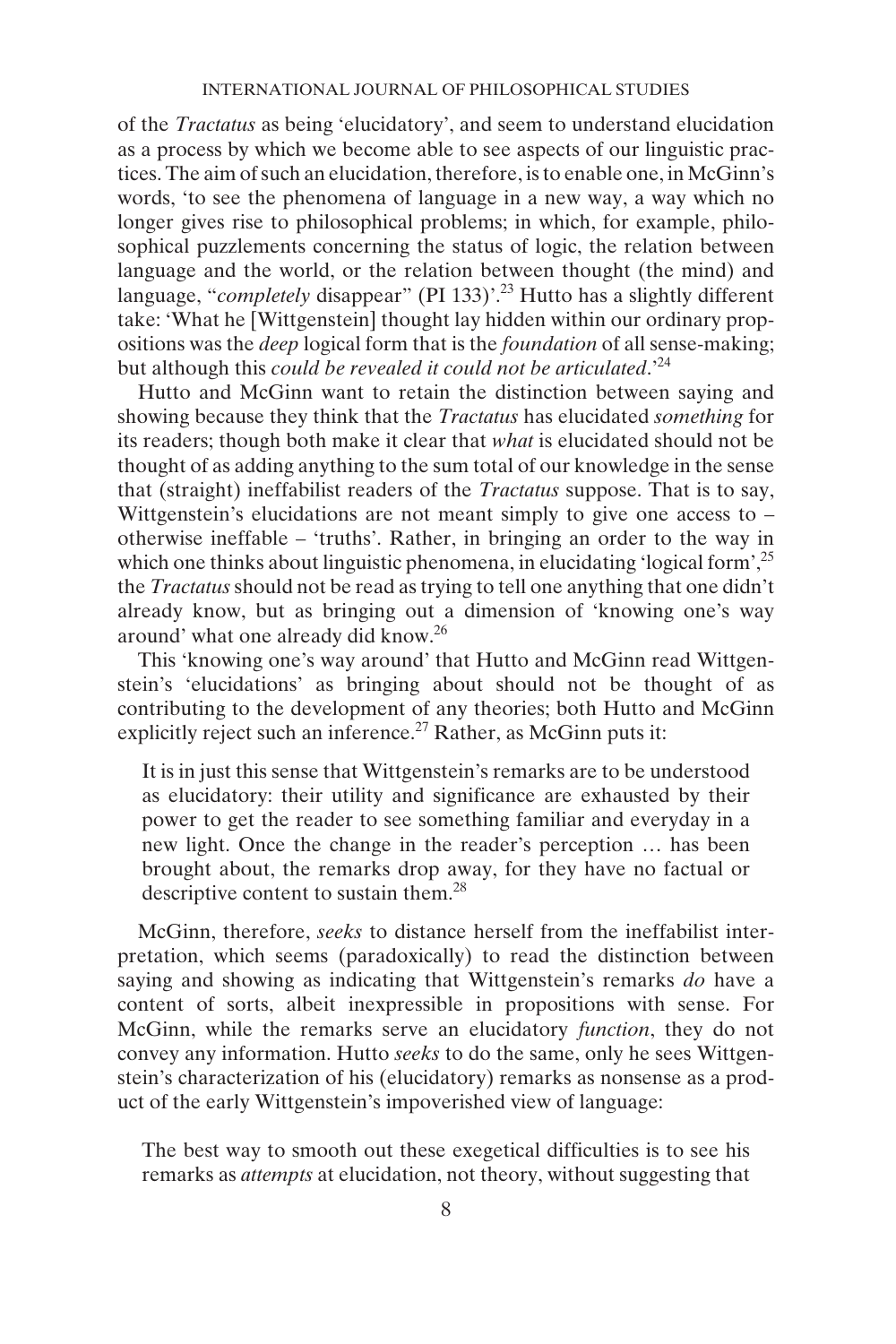they succeeded in being such. … It was because of his impoverished view of the function of language that the author of the *Tractatus* had limited means of characterising its remarks. They were *meant* to be elucidations, but he was pushed by his own understanding of sense to regard them as either statements of fact or as mere nonsense.29

So, for McGinn the elucidations become nonsense for us once they have served their purpose. That is to say, once they have played their role, they cease to have a function and 'fall away'. For Hutto the elucidations are said to be nonsense by the early Wittgenstein because he, at that time, thought all non-propositional (non-fact-stating) discourse nonsensical; something the later Wittgenstein would learn not to be the case. For both Hutto and McGinn, then, for good or ill, the elucidatory remarks become/are nonsense. They *show* us 'our way about', are not theoretical, but ultimately are nonsensical because, for McGinn, they have no further role to play once they have served their purpose, and in being devoid of content they are henceforth nonsense; and, for Hutto, they are *thought to be* nonsense *by Wittgenstein* because they are not fact-stating.

It is important here to note the differences between our two protagonists. Hutto is claiming that Wittgenstein is *just wrong* in predicating nonsensicality of the remarks of the *Tractatus*, and that furthermore Wittgenstein realizes this later. McGinn, on the other hand, wants to say that the remarks have no content and thus fall away as nonsense once they have ceased to have a purpose in the dialectic. McGinn is then closer to a resolute reading.

However, our praise for McGinn in this regard is mitigated by her oscillation on this point, her inability to be … resolute, even about the aspects of her practice and reading that seem most resolute. Compare, for instance, n. 24 of her text, which reads, in part, '[*Wittgenstein*] *gets his reader to see that, at a certain level, there is no gap between language and world or between thought (the mind) and language*. Neither the mind nor reality contribute anything to the sense of the sentences of our language from a position outside it. … Rather, *the world and thought are each of them mirrored in language*' (our italics). This is surely just *ineffabilism by the backdoor*; i.e. this in effect commits McGinn to the claim that the remarks by which elucidation is achieved show something that cannot be said. *This* discourse of mirroring, which evidently invites an 'isomorphist' view of mind/language on the one hand and world on the other, is, we would strongly suggest, *itself* something that has to be *overcome*. <sup>30</sup> (And while it might seem unreasonable to attribute a strong tendency toward ineffabilism to McGinn, given her repeated emphasis on how the remarks of the *Tractatus* fall away entirely, without residue, and her explicit wish, as seen above, not to be committed to seeing the *Tractatus* as indexing ineffable truths, what we are doing is drawing attention to various moments in McGinn's presentation where she seems to … fall away from any resolute accordance to such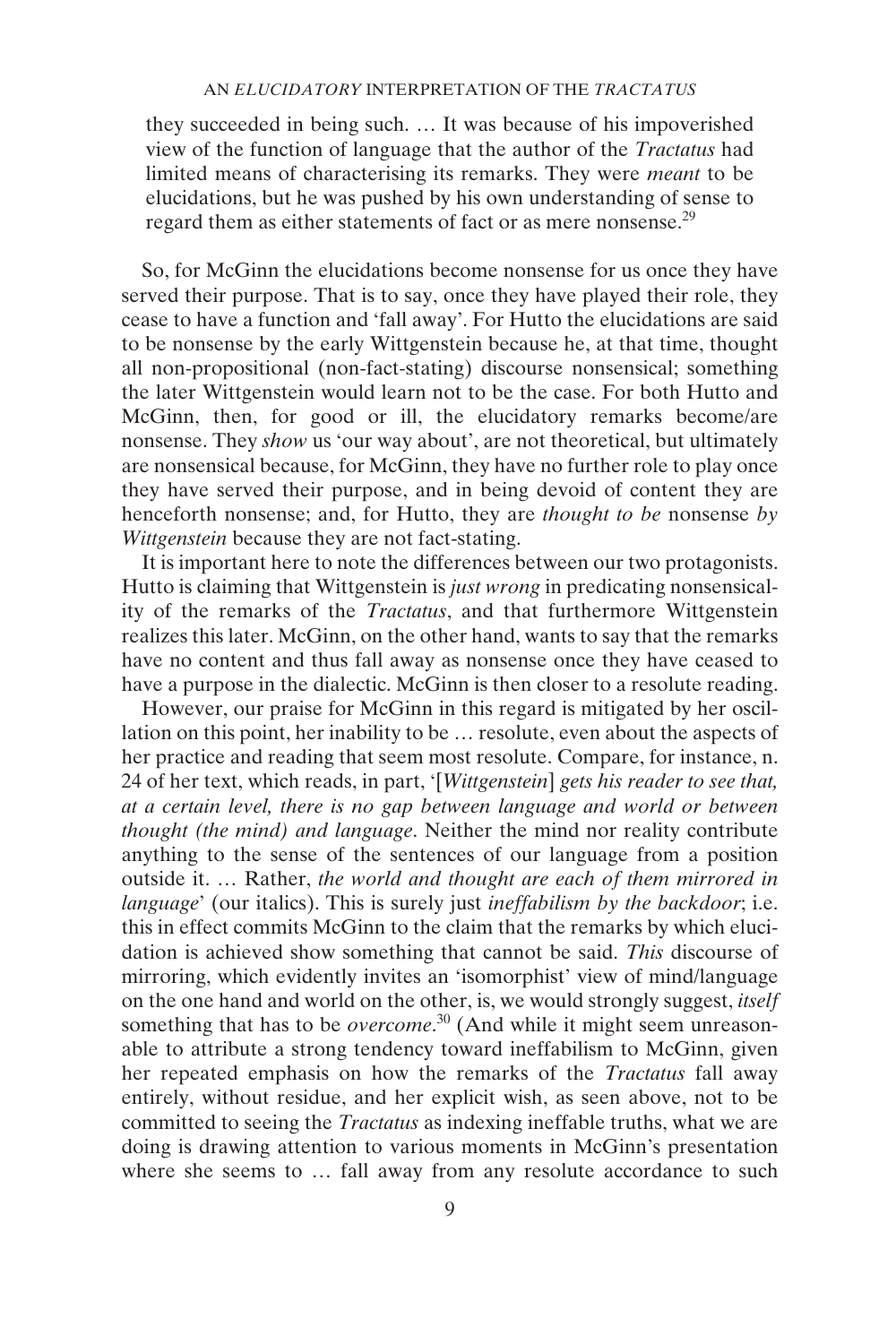insights. We shall also, at the close of section IV and in section V, criticize the language of 'falling away' as compared to 'overcoming', *uberwinden*.)

As a result of holding onto a form of the distinction between saying and showing, McGinn and Hutto find themselves committed to distinguishing between what McGinn terms the 'elucidatory core' and a periphery of remarks that cannot be read on the elucidatory model. Indeed, this is already implicit in the quotation from Hutto immediately above, and, not incidentally, leaves him open to the very charge of cherry-picking<sup>31</sup> which he levels at the resolute readers. Those remarks in which Wittgenstein 'articulates his idea of philosophy, makes use of the comparison between saying and showing … explores the role of logic,' and looks at 'A believes that p', solipsism and ethics all 'exemplify the idea of philosophy as "essentially elucidations" (TLP 4.112)'32 in McGinn's sense. Excluded from legitimacy according to her reading are Wittgenstein's (apparent) commitments to 'the determinacy of sense, to a logically perspicuous symbolism, to simple symbols, to the logical independence of elementary propositions, [and] to the idea that all logical truths are tautologies'.<sup>33</sup>

The idea behind this distinction that McGinn explicitly draws between the elucidatory 'core' of the *Tractatus* and those parts listed above that she sees as being essentially tangential seems to be, and this counts for Hutto too, that Wittgenstein was misled by a certain picture of what logic *must* be like when he wrote the *Tractatus*, by a 'mythology of symbolism', and that this mythology infected his views about propositions.<sup>34</sup> When one removes from the elucidatory 'core' of the work those parts of the *Tractatus* that are expressive of his misguided commitment to this mythology, one is left with something like Wittgenstein's 'real interests' or 'real views', which span the *Tractatus* and the *Philosophical Investigations*.

An example of the above is that, for McGinn, one of the results of Wittgenstein's elucidations in the *Tractatus* is that one is brought to see that logic cannot be separated from its application; another is that 'what is essential to language is disconnected from the concepts of truth or falsity and agreement or disagreement with reality'. So it is evident that, according to McGinn's picture, once Wittgenstein abandoned the 'mythology of symbolism' and began to pay more attention to 'the spatial and temporal phenomenon of language' (*PI* 108; see McGinn, p. 497), all of the pieces were in place for him to develop the position that has been called 'the autonomy of grammar', whereby 'the potential for [ordinary language] to reveal "what kind of object anything is" becomes increasingly significant philosophically'.35

It will prove to be significant that McGinn justifies her division of the *Tractatus* into legitimate and illegitimate strands not on the grounds that the latter are nonsense, but because 'they are expressive of certain theoretical preconceptions and are therefore not properly elucidatory'.<sup>36</sup> We agree with Hutto and McGinn that Wittgenstein's propositions are meant as elucidations, and that what is elucidated is not theoretical. We also agree that there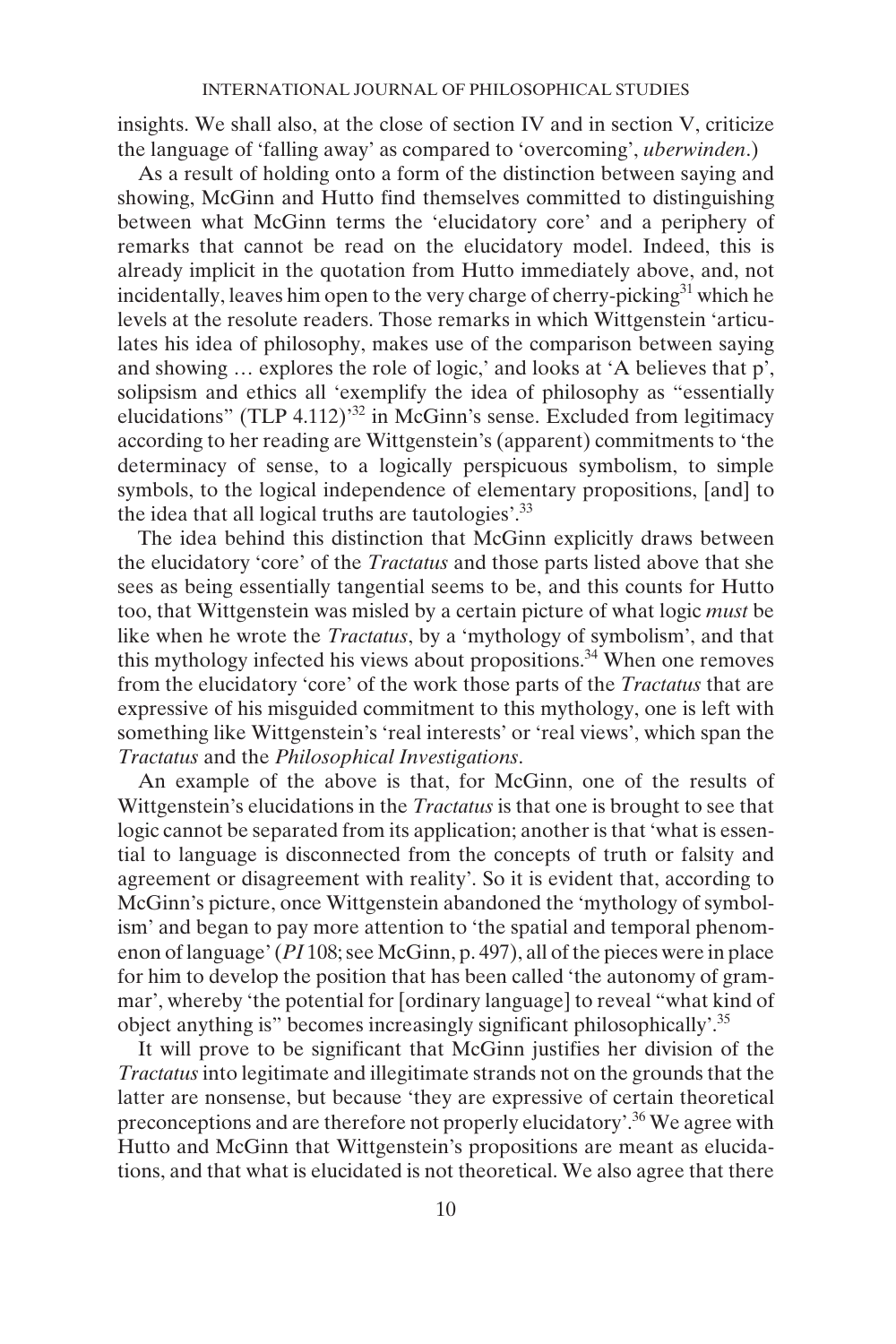are deep and significant lines of continuity between the *Tractatus* and Wittgenstein's later work, although we disagree about what they are and where they are to be found. But in this article we want to take issue with both what Hutto McGinn understand of what Wittgenstein *means* when he talks about elucidation.

We shall argue that, despite their attempts to situate their interpretations between ineffabilist and therapeutic interpretations by focusing upon the elucidatory purpose of the text, Hutto and McGinn have an inadequate understanding of Wittgenstein's concept of elucidation and the role it plays in the *Tractatus*. Thus, in the end, they fail to give a satisfactory reason why one should follow Wittgenstein's crucial<sup>37</sup> injunction at 6.54 and throw away what they took to be his propositions. For McGinn they will have 'fallen away' before 6.54. For Hutto, with the benefit of what we, following the later Wittgenstein, know about language, we shall see Wittgenstein's injunction at 6.54 as *simply* mistaken: his remarks are not nonsense. Hutto and McGinn can perhaps hold onto a fairly *stable* reading of the main *body* of the *Tractatus*. However, this will yield a reading which altogether fails to do justice to Wittgenstein's – *really quite clear* – concluding insistence in 6.54 that the whole thing has been nonsense and should be thrown away (section IV). We shall conclude (section V) with some remarks about what doing justice to this insistence would involve.

We suggest, in short, that McGinn's approach, not unlike Hutto's, runs the risk of being tacitly guilty of 'quietism', in the sense that she wants prematurely to quiet or stifle or shut up philosophical desires (e.g. for a theory, ineffable or otherwise, of how language and world are related) which we suspect Wittgenstein wanted rather to get one self-consciously and happily to give up  $-i f$  one can, if the wish to philosophize in certain ways dissolves within one. *That*, we suspect, is the meaning of 6.54.

Before this section closes, we should like to note that it is striking that the leading therapeutic readers of the *Tractatus* – and especially, in this connection, Conant – have an extremely detailed understanding of the role of 'elucidation' in the *Tractatus*. <sup>38</sup> On the other hand, a close study of McGinn's paper (see especially n. 32) reveals that its rendition of 'the therapeutic reading' of Wittgenstein is almost entirely constructed in relation to two papers of Diamond's from 1991, and not, for example, any of Diamond's papers since, or (crucially) Conant's recent work. Here, for example, is a passage from the closing pages (pp. 195–7) of Conant's 'Elucidation' paper:

[What] should one take the aim of Tractarian elucidation to be? How [on the resolute reading of Wittgenstein] are we to make sense of the fact that the *Tractatus* takes itself to be engaged in an activity which is properly termed one of 'elucidation' …? … If the aim of elucidation, according to the ineffability interpretation, is to reveal (through the employment of substantial nonsense) that which cannot be said, then,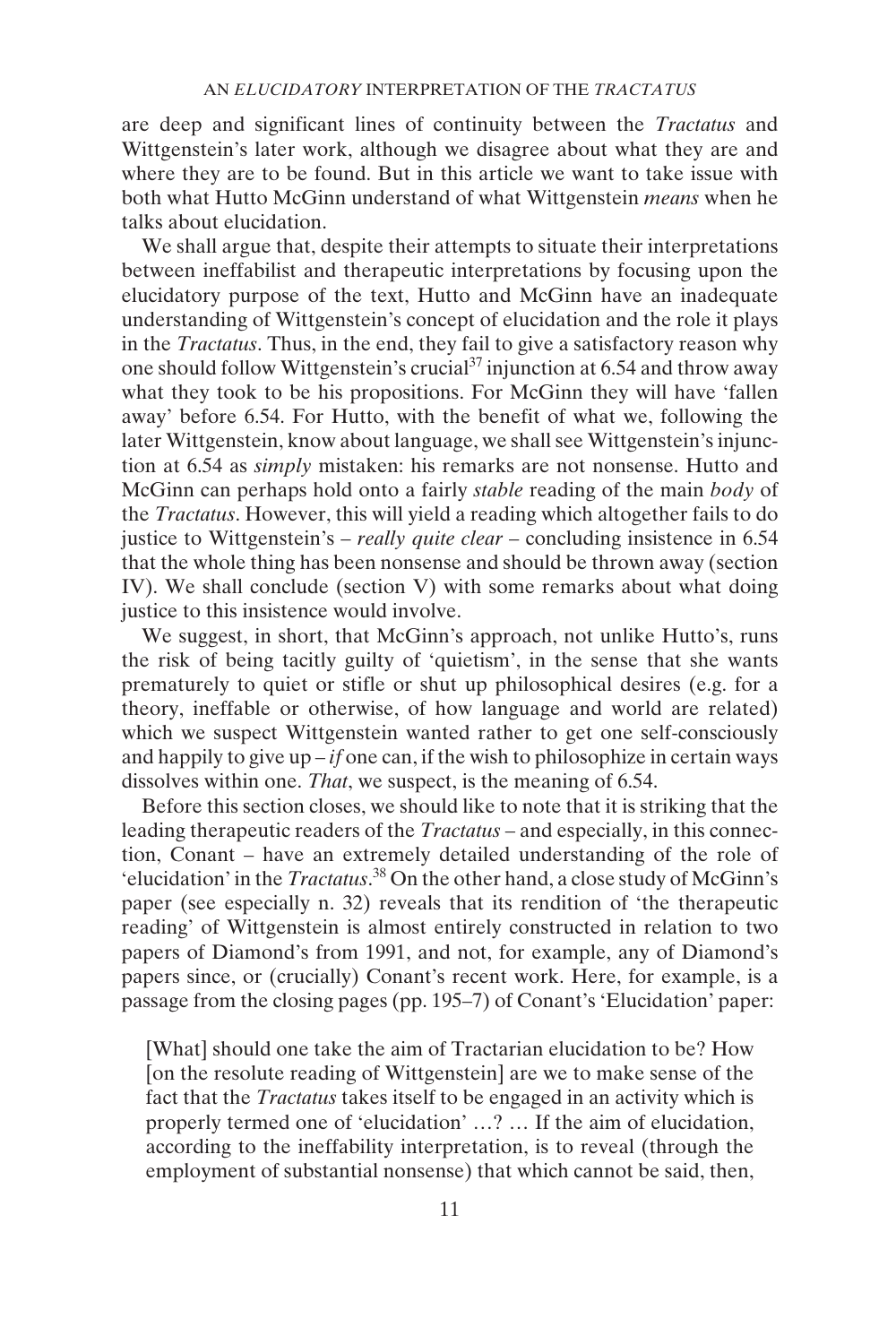#### INTERNATIONAL JOURNAL OF PHILOSOPHICAL STUDIES

according to the [new] austere reading, the aim of Tractarian elucidation is to reveal (through the employment of mere nonsense) that what appears to be substantial nonsense is mere nonsense. While the aim of the former sort of elucidation was supposed to be the conferral of insight into inexpressible features of reality, the aim of the latter is not insight into metaphysical features of reality, but rather insight into the sources of metaphysics. … // … Thus the elucidatory strategy of the *Tractatus* depends on the reader's provisionally taking himself to be participating in the traditional philosophical activity of establishing theses through a procedure of reasoned argument; but it only succeeds if the reader fully comes to understand … that philosophy, as this work seeks to practice it, results not in doctrine but in elucidations, not in *Philosophische Satze* but in *das Klarwenden von Satzen*. 39

Our worry, expanded upon below, is that *McGinn*'s 'elucidations' still end up looking too much like philosophical explanations/theorizations or like deliverances of ineffable insight.

# **IV Throwing Away the Elucidations**

What is Hutto and McGinn's account of Wittgenstein's concluding insistence that the whole thing (including 'saying versus showing') has been nonsense and should be thrown away? For a reason that will emerge at the close of section V, we will focus our discussions henceforth primarily on McGinn's well-worked-out discussion of this question.

We quoted McGinn above as saying that 'Once the change in the reader's perception [achieved by elucidations] … has been brought about, the remarks drop away, for they have no factual or descriptive content to sustain them.' Her reason for excluding those parts of the *Tractatus* that are expressive of Wittgenstein's (supposed) naïve commitment to a 'mythology of symbolism' (when he wrote *TL-P*) from legitimacy is not that they are nonsense, but that they are 'expressive of certain theoretical preconceptions and are therefore not properly elucidatory'. So two reasons have been given by McGinn for why one should be inclined to throw propositions from the *Tractatus* away: either (1), they are elucidatory, and therefore have no descriptive content to sustain them (their value 'depends entirely on their ability to induce [a] sense of clarified vision in us<sup> $(40)$ </sup>, or (2), they are expressive of 'certain theoretical preconceptions', and so illegitimate anyway.

We think that reason (1) is, in a way that we shall seek to fill out, reducible to the philosophically problematic 'anti-theoretical' stance implied by reason  $(2)$ .<sup>41</sup>

Toward the end of her paper, McGinn gives an account of a class of propositions that *don't* have descriptive content according to her reading of the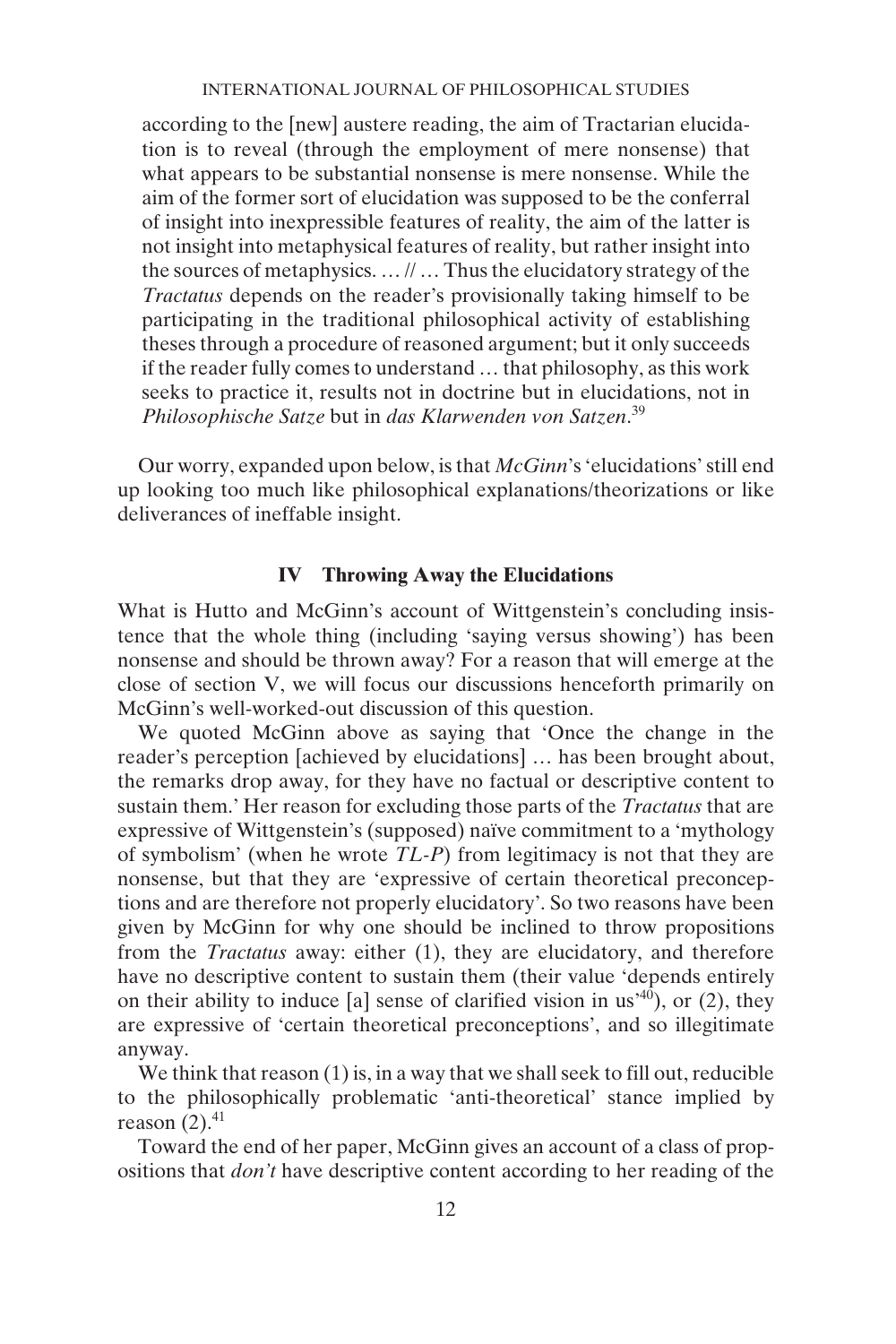*Tractatus*, but should not be thrown away nonetheless, namely, scientific laws. The value of scientific laws does not depend on their *content*, but rather

their significance depends upon their application, that is, upon their being used as a means for constructing the propositions of science. The laws of mechanics, seen in this way, do not express necessary truths about the world, but are akin to synthetic principles which guide our construction of descriptions of the world, and regulate the transition from one form of description to another. It is not the system of laws itself that is important, but the precise way in which it helps us to construct true descriptions of the world.

On this view of matters, our accepting a particular set of views is comparable to our adopting a procedure for generating descriptions of the world, which can then be tested for truth. Clearly the question of truth, correctness or incorrectness, does not apply to the procedure itself, but only to the descriptions it generates. $42$ 

So what, for McGinn, distinguishes Wittgenstein's content-free-andtherefore-disposable elucidations from the content-free-but-retained scientific laws? It seems reasonable to suppose that the answer must be something like that whereas the latter are, in a sense, genuinely and healthily *theoretical*, constituting the principles for a procedure that generates descriptions that can be tested for their truth or falsity, the former are not.43 The aim of the *Tractatus*, on McGinn's reading, is to help dissolve our philosophical puzzlements by clarifying the nature of logic and of the logical isomorphism that must exist between language and the world. Its aim, then, is to clarify something *prior* to descriptions, and so not captured *in* descriptions.44 This might seem to be compatible with Wittgenstein's reasons for saying in 4.112 that a philosophical work consists essentially of elucidations given above: if our elucidations are successful, we should realize that we don't need to go on to form a theory on the back of them.

Elucidations, in McGinn's sense, could *perhaps* be read as being akin (on one reading of the *Investigations* at least) to the 'reminders assembled for a particular purpose' that Wittgenstein mentions in his later work.45 They do not aim to make any additions to knowledge, $46$  as philosophical theories would, but to bring about a clarity of vision that one previously lacked by allowing one to see an order to the things that one already knows. Once the clarity of vision that they aim to introduce has been attained, the elucidations have nothing more to offer and can be allowed to fall away. Wittgenstein's propositions 'drop away'47 once one has worked through them, then, because they are content-free. This does not make them nonsensical, by the same token that one would not want to say that scientific laws are nonsensical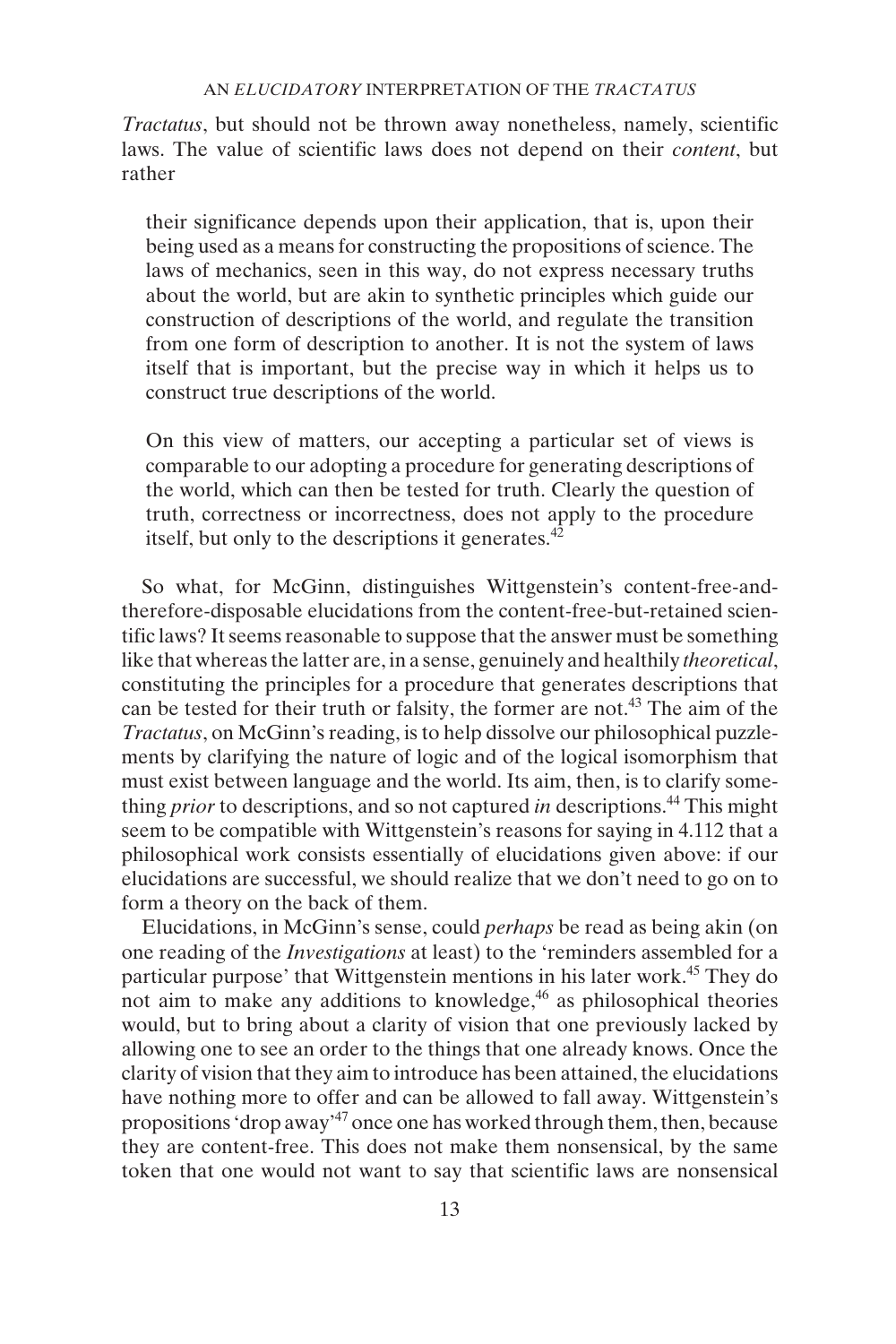(recall that McGinn wants to make saying versus showing the central distinction of the book rather than (say) sense versus nonsense), but their disposability lies rather in the fact that they do not add up to a procedure for generating propositions that *do* have content; i.e. they are not empirical, they are not theoretical; they are not parts of 'science', even in a very broad sense of that word.

But is this really good enough, as a reading of the *Tractatus*, as a rendition of Wittgenstein's philosophical strategy in his early work? Take close look at 6.54:

My propositions serve as elucidations in this way: he who understands me eventually recognises them as nonsensical, when he has used them – as steps – to climb up over them. (He must, so to speak, throw away the ladder after he has climbed up it.) He must overcome these propositions, and then he will see the world aright.

Wittgenstein's language here of 'throwing away', of *actively* 'overcoming' his propositions, stands in fairly stark contrast to McGinn's *passively* constructed talk about the elucidatory passages in the *Tractatus* 'falling away' when they have done their elucidatory work. If Wittgenstein's propositions are comparable to 'reminders assembled for a particular purpose', as McGinn understands them, i.e. 'reminders' designed to bring an order to things that one already knows, to show-as-opposed-to-say something, then it may be the case that one would be prepared to allow them to *fall* away once they have shown one whatever they were meant to show one; but why would one want actively to *throw* them away? to *overcome* them?<sup>48</sup>

### **V Towards Conclusion: The Meaning of 6.54**

It is time for us to lay our cards quite openly on the table, to state the point of view for our work as the authors of this paper. McGinn's account of elucidation may be at least a somewhat plausible account of what *appears* to be going on in the main body of the text, on one way of reading it (which wants to retain the distinction between saying and showing). But ultimately to take what appears to be going on in the main body of the text at face value is still to fail to live up to the challenge posed by Wittgenstein in 6.54, a challenge that is the natural outcome of the dialectical sequencing that has brought the reader to that point on the 'ladder'. McGinn fails, that is, to comprehend Wittgenstein's writing strategies – his dialectical tactics and techniques – in the *Tractatus*, strategies notably different from those of the later work (even if the ultimate *end* in sight is, we think, *identical*).

In 6.54, Wittgenstein writes that 'My propositions serve as elucidations in this way: he who understands me eventually recognises them as nonsensical.' The emphasis here seems quite different from McGinn's: Wittgenstein's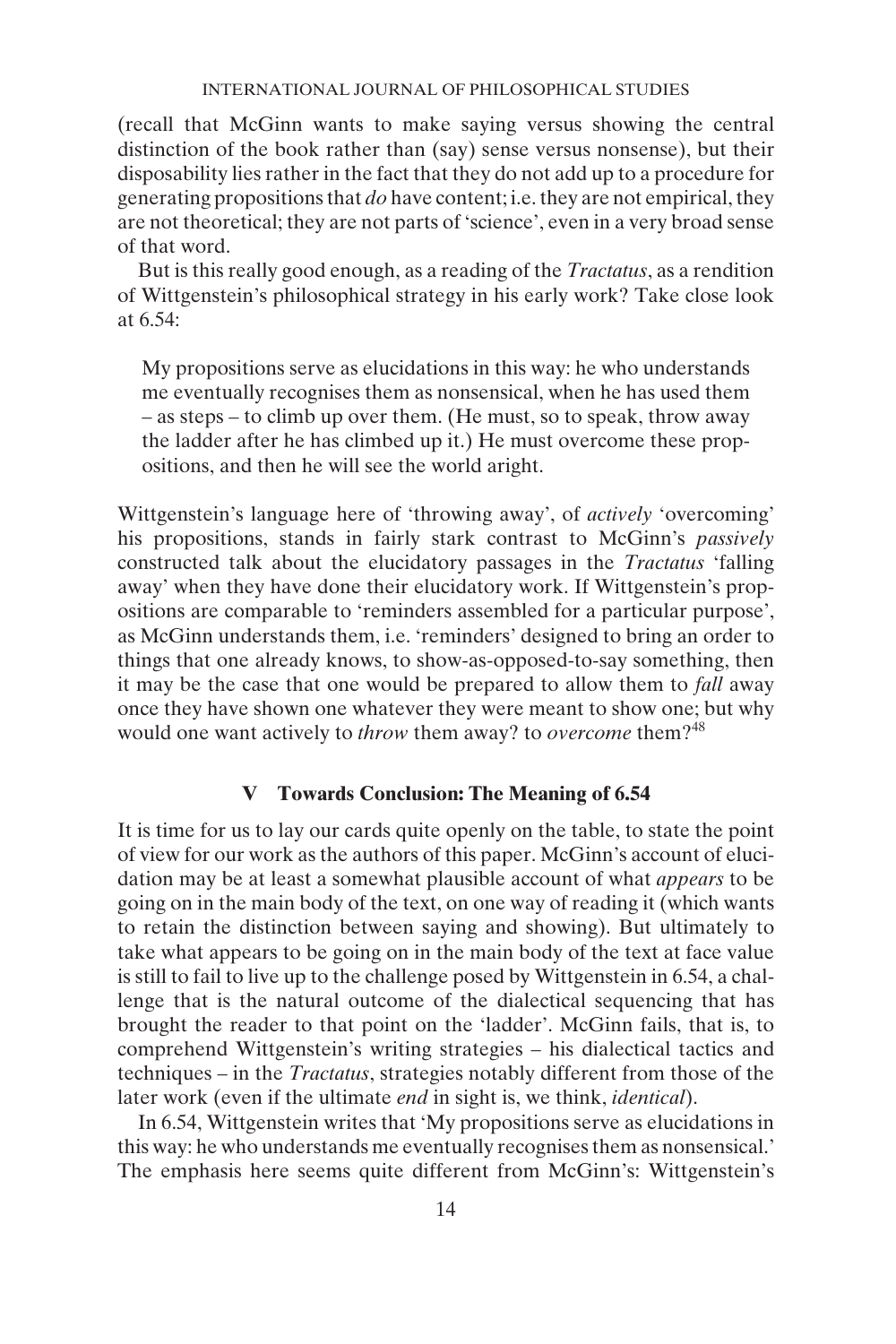propositions are to be understood as serving as elucidations *precisely because* they are nonsensical.

As Wittgenstein puts it in his *Letters to Ogden*, correcting his English translator's misapprehension of the point of his own use of the term 'elucidation':49

I didn't mean to use 'elucidate' intransitively: what I meant to say was: My propositions elucidate – whatever they do elucidate – in this way: [he who understands me recognizes them as nonsensical …] // Similarly I might have said 'My propositions clarify in this way …' meaning 'My propositions clarify whatever they do clarify – say, the propositions of natural science – in this way: …'. Here clarify is not used intransitively.50

Wittgenstein is here keen to point out that 'elucidation' and 'clarify' are used, in 6.54, transitively: that is, something has been elucidated, something has been clarified. So the propositions themselves are not elucidations *per se*. The propositions are only elucidatory in so far as we come to recognize them as nonsense. They convey nothing; rather they serve to elucidate through their ultimate inability to convey anything. Something is elucidated<sup>51</sup> – but *something ordinary*. Wittgenstein's elucidations thus have, one might say, *no* philosophical *content*. And they don't show us anything with philosophical content either. One gains lucidity about the character of nonsense by the following means: what are actually made more lucid by elucidations *are only humdrum things/words which make sense*52 – if one reads 6.53 (and  $4.112$ )<sup>53</sup> again with this in mind, McGinn's reading will begin to appear unfaithful to Wittgenstein, and thus contributes little to our understanding of 'elucidation' in Wittgenstein. *All* one has, apart from the elucidation of the ordinary, is the important realization of the nonsensicality of efforts to do more than that. McGinn, on the other hand, makes it sound as though we are still elucidating (imaginary) entirely un-humdrum things – e.g. 'the nature of picturing' and 'language–world relations'.

Hutto and McGinn are caught on the horns of a dilemma. Insist on the elucidations being intransitive – and give up the claim to be interpreting *Wittgenstein* – or accept Wittgenstein's own claim that the elucidations are transitive – and say nothing other than what Conant and Diamond say.

There is a way in which McGinn – like us, following Conant and Diamond – is 'pro' the ordinary, against metaphysics. But what McGinn has in common with ineffabilist readings of the *Tractatus*is thinking that the elucidations are getting us to *see* certain '*things*'. We think therefore that she has got 6.54 wrong: she is in practice holding onto the elucidatory propositions, *not*throwing them away. In fact, she sometimes seems to think it easier to hold onto the elucidations than standard ineffabilism does: that is, she *sometimes*seems to think, roughly, that the elucidations aren't really nonsense at all, but rather something like senseless, because quite trivially true. Her interpretation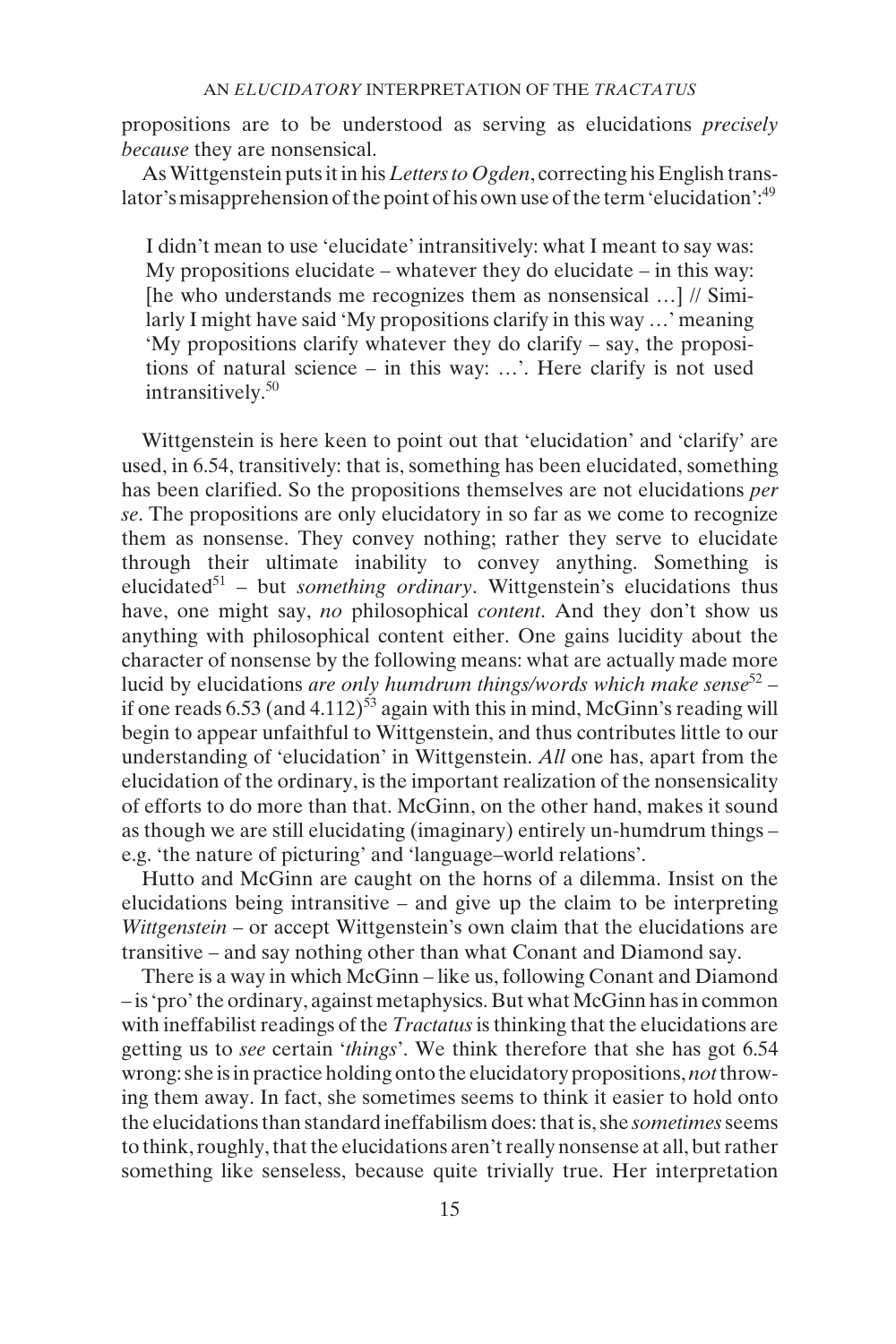thereby bears certain resemblances to the 'formalist' rendering of the *Tractatus* suggested by Max Black:54 McGinn would perhaps therefore respond to our remarks in the paragraph above by saying that we ought to think of the elucidations as themselves – when seen aright – being 'ordinary', humdrum, trivial remarks. For example, she would perhaps, we take it, maintain that to say that 'Language mirrors the world' is such a remark.

But the dream of a content-ful philosophical grammar or of the assemblage of the forms of our life in the form of allegedly tautologous truths – a dream that in one way or another McGinn surely shares, even as she castigates the *Tractatus*for still wanting a 'logically perspicuous symbolism'55 (p. 513) – was a dream that Wittgenstein had, evidently, abandoned *at the time of publication of the Tractatus*. <sup>56</sup> Really taking that in means overcoming the urge to say (e.g.), 'Language mirrors the world', to think that one would be saying something by uttering that string, or even to think that it is a harmless (because tautologically true) thing to say.

To understand the work that Wittgenstein's propositions are supposed to do as elucidations, and (what is closely related) why one should actively *throw them away* when one has finished with them, seems to require a more detailed (and different) account of the Tractarian conception of nonsense than that given by McGinn. Such an account is given perhaps its fullest expression at 5.4733:

Frege says: every legitimately constructed proposition must have a sense; and I say: every possible proposition is legitimately constructed, and if it has no sense this can only be because we have failed to give a *meaning* [*Bedeutung*] to some of its constituent parts.

(Even if we think we have done so.)

Thus 'Socrates is identical' says nothing, because we have given no meaning [*Bedeutung*] to the word 'identical' *as an adjective*. For when it appears as a sign for identity it signifies in an entirely different way – the signifying relation is a different one – therefore the symbols are entirely different in the two cases; the two symbols have a sign in common only by accident.

Here, it seems fair to say, Wittgenstein is employing the string 'Socrates is identical' in the course of an elucidation in exactly the way 'prescribed' in 6.54. It *looks* as though 'Socrates is identical' could be construed as a perfectly legitimate sentence with a subject–predicate form, exactly like the proposition 'Socrates is dead' in that regard. This is the impression that has to be overcome. For in the case of 'Socrates is dead', we know pretty well what it would be for this proposition to be true or false. Only a proposition has sense, but in order for one to be able to decide *what* sense it has, one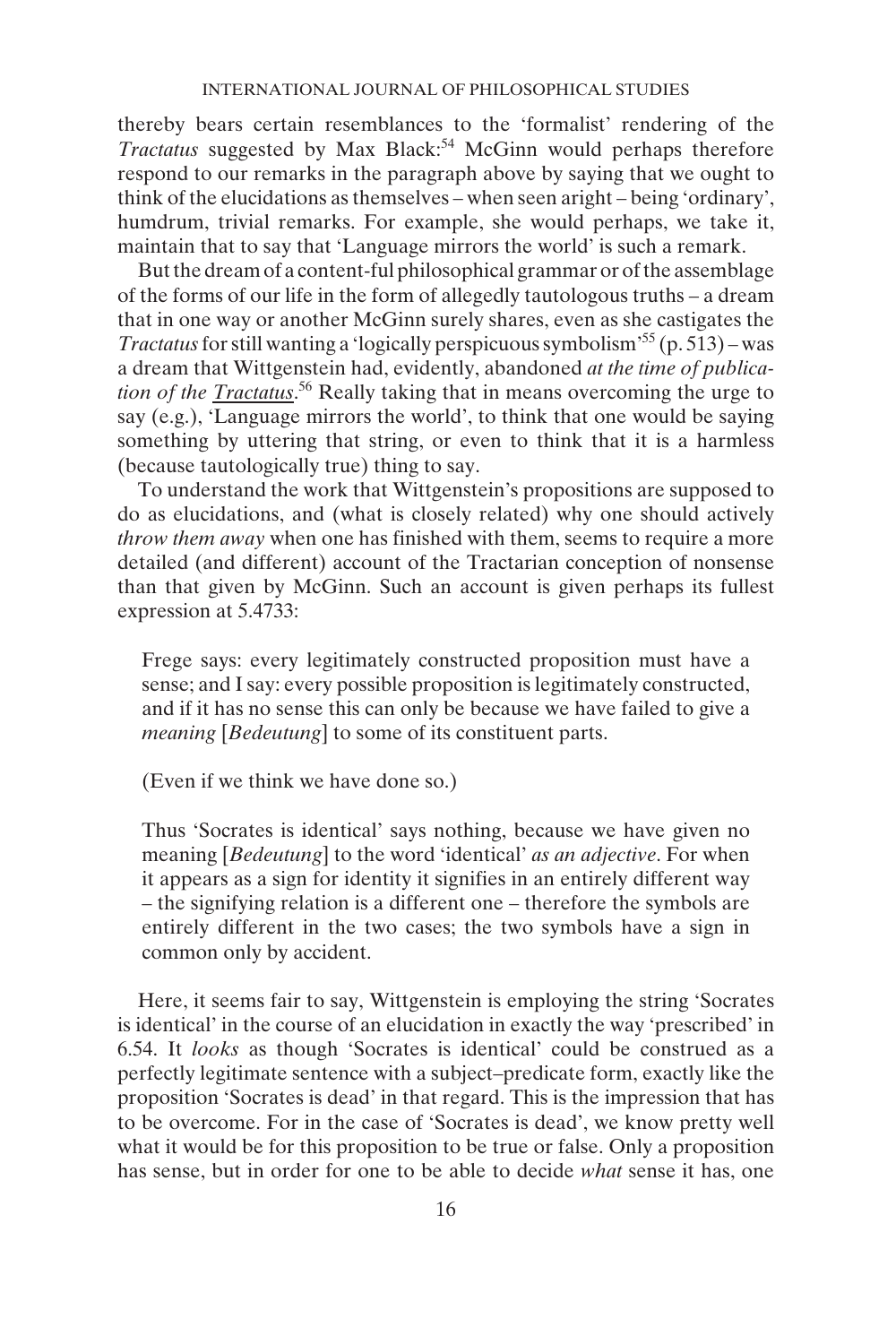needs to know what referential work each of the signs that make it up is doing. A key clue to this referential work is given by the symbolizing role that the sign plays in the proposition. In the case of 'Socrates is dead', 'Socrates' is a symbol for a subject and 'dead' for a predicate, for example. But in the case of 'Socrates is identical', it is difficult to know what work is being done by 'identical' (and equally, therefore, by 'Socrates' and 'is') because we haven't given it a *Bedeutung* that could give it a role as a predicate. What Wittgenstein's consideration of 'Socrates is identical' has elucidated for his receptive reader *is the functioning of propositions like 'Socrates is mortal' or 'Socrates is dead'*, and, by contrast, what it is for us to come to see what we took as a proposition to be simply nonsensical; and it has done so – obviously, and importantly – by means of a kind of example. If what we took to be a proposition is now seen as nonsensical, it is because we have been unable to give meaning (in the sense of reference/*Bedeutung*) to some of its constituent parts. And of course language can deceive here: just because a sign has an established reference in one symbolizing role does not mean that it will continue to have one in another.<sup>57</sup>

McGinn fails to respect the centrality, in both Frege's and Wittgenstein's work, of 'the Context Principle', the elementary recommendation – operative in the example just considered – not to seek for sense except in the context of a language.<sup>58</sup> She thus tries to hold onto some sense of sense in Wittgenstein's elucidatory 'propositions' – i.e. in '*what*' they supposedly elucidate – after he himself has urged one to abandon such an illusion. Wittgenstein resolutely insists that it is only an *illusion* of sense that one has when one reads the sequence of Tractarian strings as if they are (sensical) propositions, or even as would-be tautologies. Their resemblance to such propositions, their being constructed out of what appear as perfectly respectable words, ought not to blind one to that illusion.

McGinn tells her reader (p. 497) that *the main task* of her paper 'is to develop an understanding of Wittgenstein's idea that his remarks "serve as elucidations" (TLP 6.54)'. Now, we have seen that in 6.54 Wittgenstein tells his reader that his propositions serve as elucidations *if* one comes to recognize them as nonsensical. *If* they are *successful* in that role – a process, an event, that one would do better imagining taking years or decades rather than seconds to occur – what they will have elucidated for one, as Wittgenstein remarks to Ogden, is 'philosophic matters'.59 *That is to say*, they will have enabled one to act on the realization that Wittgenstein has failed to give a meaning to certain signs in *his* 'philosophical' propositions – that is, has failed *really* to say anything at all – *and* to realize through and in practice that acted-upon self-consciousness about such matters is the goal of philosophical struggle. McGinn's paper does not achieve this desideratum, and thus fails in its main aim.

Now, much more briefly, Hutto: Hutto's account goes roughly that one need only act on Wittgenstein's insistence that the propositions of *TL-P* are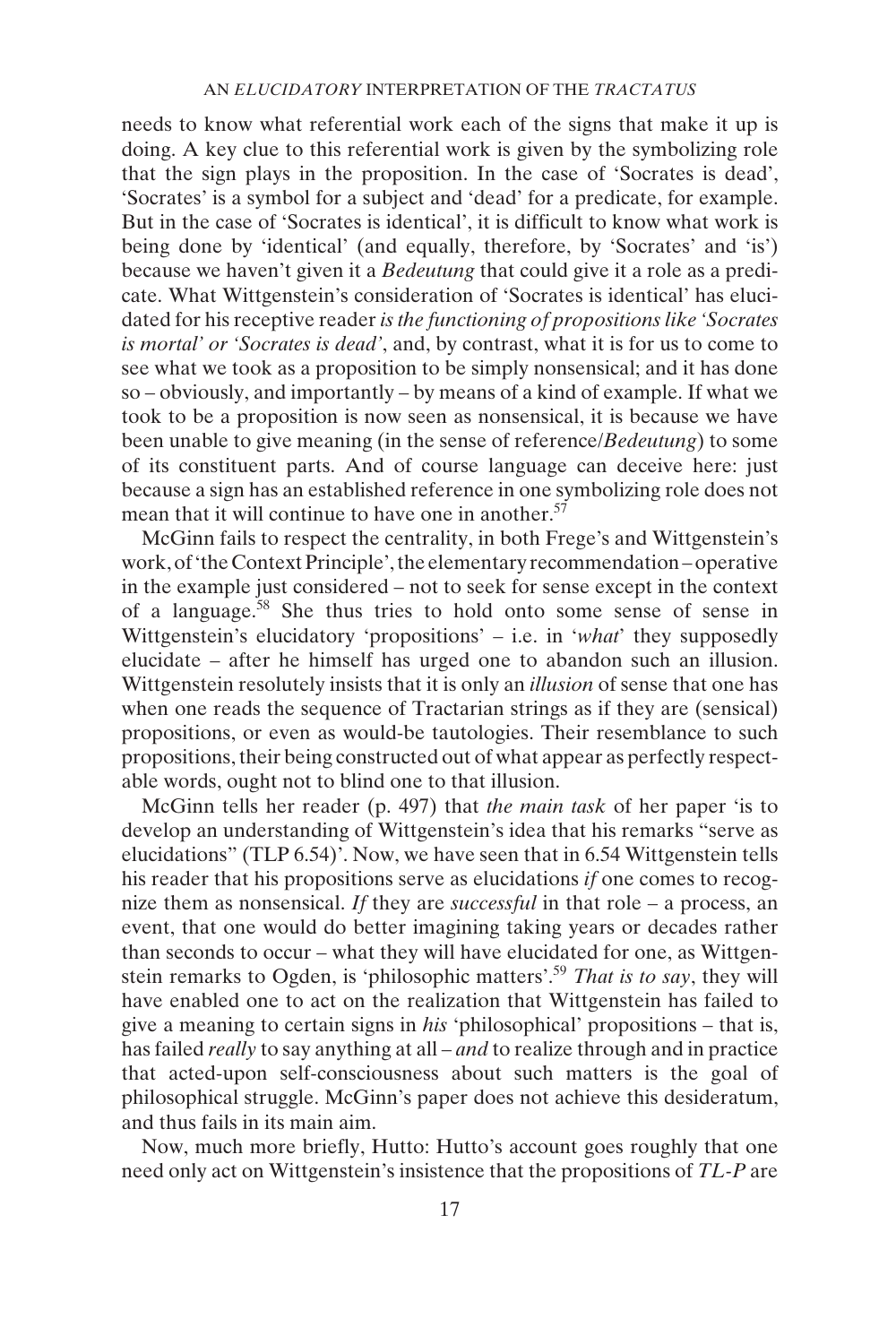nonsense and should be thrown away if one holds, as did – mistakenly – the author of *TL-P*, that all non-fact-stating discourse is nonsense. If one does not hold this view, then one can simply pass over 6.54, safe in the knowledge that its worth was located in a mistaken picture of meaning. This is a view that we reject. It is here that Hutto and McGinn really part company too, Hutto seemingly much closer to a *doctrinal* reading than he wants to be. Hutto attributes *to therapeuts* an insistence on the primacy of fact-stating discourse, quite failing to see that it is *precisely* any sense of such primacy that is to be *overcome*, at the close of the *Tractatus*, on our reading. On Hutto's reading, however, once one has discarded the doctrine of the primacy of fact-stating discourse, one is free to embrace the doctrines that would otherwise be adjudged nonsense, as sense. This manifests a complete failure to understand the depth of the critique of philosophy that Wittgenstein undertakes in the *Tractatus*. And, for Hutto, 6.54, far from being an apex of the text, is in fact some kind of bizarre and inexplicable aberration, for it urges us to throw away precisely those propositions (e.g. the ones seeming to state the primacy of fact-stating discourse) that are most crucially, according to Hutto, the basis of Wittgenstein's view of nonsense.

# **Conclusion: The** *Elucidatory* **Reading of the** *Tractatus*

We think that McGinn's reading could survive as an interpretation were it not for the important (impression of a) theme running through the *Tractatus*, beginning with the prefatory remark quoted above and culminating in 6.54: this is the distinction between sense and *nonsense*, <sup>60</sup> which is much closer to being a master-theme of the *Tractatus* than is that between saying and showing.<sup>61</sup> There are parts of her paper that give a plausible rendition of what seems to be going on in parts of the main body of the text. And some of this is very refreshing: it is refreshing, for instance, to see someone trying to make some sense out of 'picturing' (as she does on pp. 501f.), rather than subliming it into a positivistic 'Picture Theory' (or into an 'ineffabilium'). But it is *because* of the (partial but very real/tangible) plausibility or attractiveness of her reading, as containing positive views that philosophers might actually want to align themselves with (and as *more promising* and less obviously wrong than its metaphysical predecessors<sup>62</sup>), that she fails to give a satisfactory interpretation of the whole. Her paper thus serves to perpetuate, albeit in a more developed (and therefore potentially insidious) 'anti-theoretical' form, exactly the kind of impulse (to think that there is some thing for philosophy to be about and to achieve, over and above insight into one's own desires to do metaphysics and theory) that it was Wittgenstein's ultimate and consistent aim to help us *overcome*. McGinn does not help us *to elucidate ourselves* – and 'the peculiar practice of elucidating oneself' might be one happy (elucidatory?) way of putting what it is that the Conant/Diamond/Kremer reading of *TL-P* is, above all, about.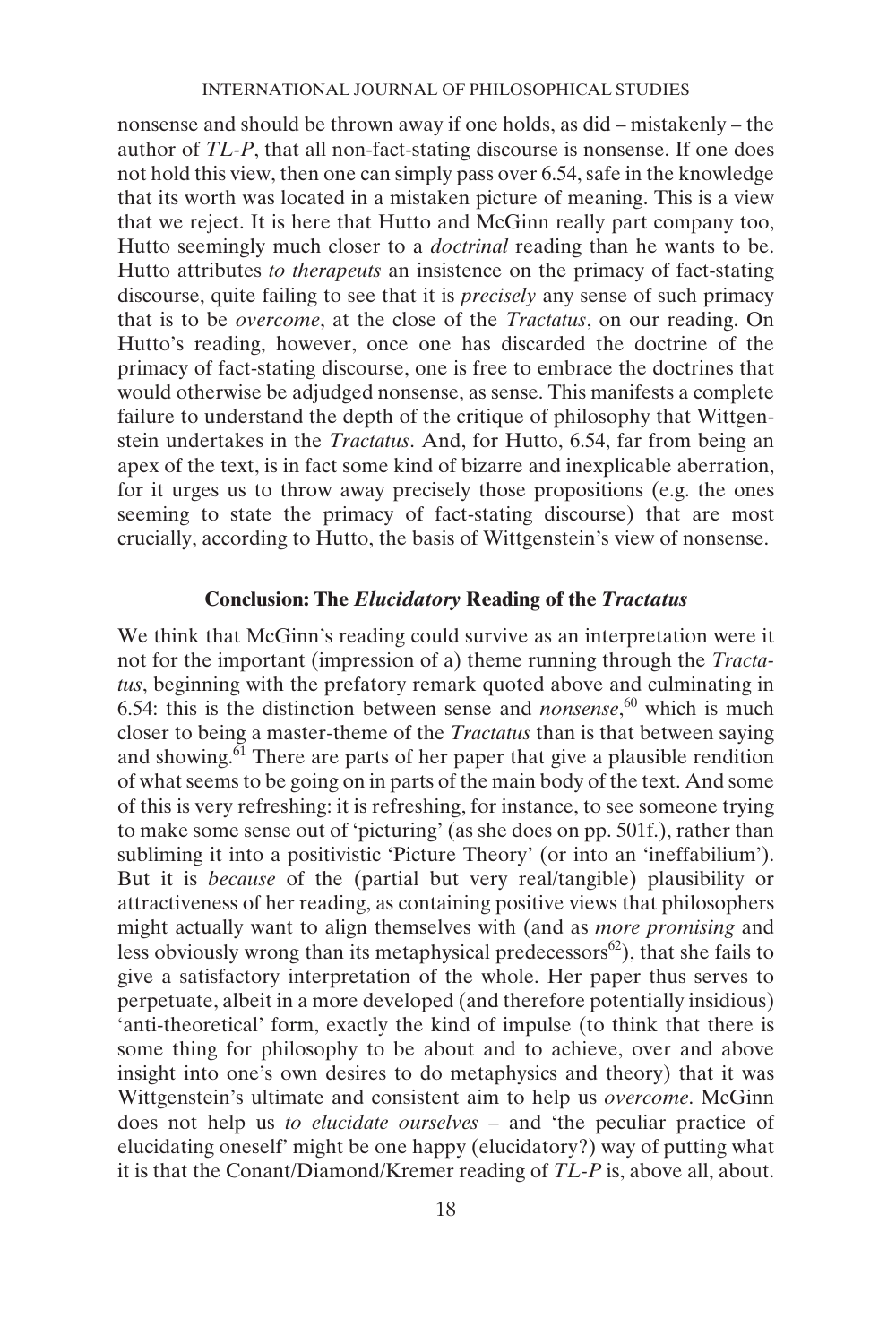But, we might be asked, can the latter reading stand, if there is not more to say vis-à-vis the main specific criticism (of the therapeutic reading) that Hutto and McGinn make? How can a work of supposedly 'simply', unintelligible nonsense be read as containing the insights necessary for us to realize that it is not communicating anything? '[I]f the ladder by which we climb from unselfconscious nonsense to self-conscious sense turns out to be an illusion, how can we have got anywhere by climbing it?' (McGinn, p. 496)

In answer we suggest that there is a revealing and *fatal* error in the formulation of this question, an error which should be relatively unsurprising now that we have clarified both Hutto's and McGinn's failure to understand that the crucial thing is to *overcome* the elucidations, the nonsense, of *TL-P*. The progress through *TL-P* of the reader who understands Wittgenstein involves climbing from unselfconscious nonsense to what is self-conscious *nonsense*, not to self-conscious sense! One 'throws away the ladder' when one manages to hear the elucidations precisely not as sense any more, and thus overcomes and jettisons them. They do not 'contain insights'. Rather, one engages in a certain (surprising) practice with them, a practice that concludes with one's jettisoning of them – that's it.

Similarly, we do not insist on nonsense being all of a kind with patent gibberish. It is a tendency of critics of our 'position' to try to force this claim upon us, as if this were our only possible understanding of nonsense, once ineffabilism is rejected. *This charge itself presupposes the ability to take up a position outside language*. 63 We do not commit ourselves to nonsense being of a kind at all; only that nonsense is such to the extent that *we can make no sense of it*. <sup>64</sup> The thought that one can identify logical kinds of nonsense is itself a thought which we are yet to be persuaded makes sense. The only distinctions we might make are psychological ones. Some nonsense can initially appear to make sense; the practice of Wittgensteinian philosophical practice – therapy – rightly understood, brings us to a position where we might come to see disguised nonsense as patent nonsense.

Wittgenstein's aim, then, is to bring one from a piece of disguised nonsense, a seeming-proposition, to something that is patently nonsense, and that involves the idea that one can think, one can understand something – disguised nonsense – when in fact one does not; when, in fact, the whole 'proposition' has, as yet, no meaning. But in order to realize that one cannot understand, one needs to 'know' *inside out* the illusion that one can. And that process may – or rather, *will* – take some time, and have various 'intermediate' – transitional – steps.

To a charitably reformulated version of what is in effect Hutto's and McGinn's central question, now heard as '[I]f the ladder by which we climb from unselfconscious nonsense to self-conscious nonsense turns out to be an illusion, how can we have got anywhere by climbing it?', the answer, perhaps, is: we haven't *got* anywhere; but we may have learnt a lot<sup>65</sup> – about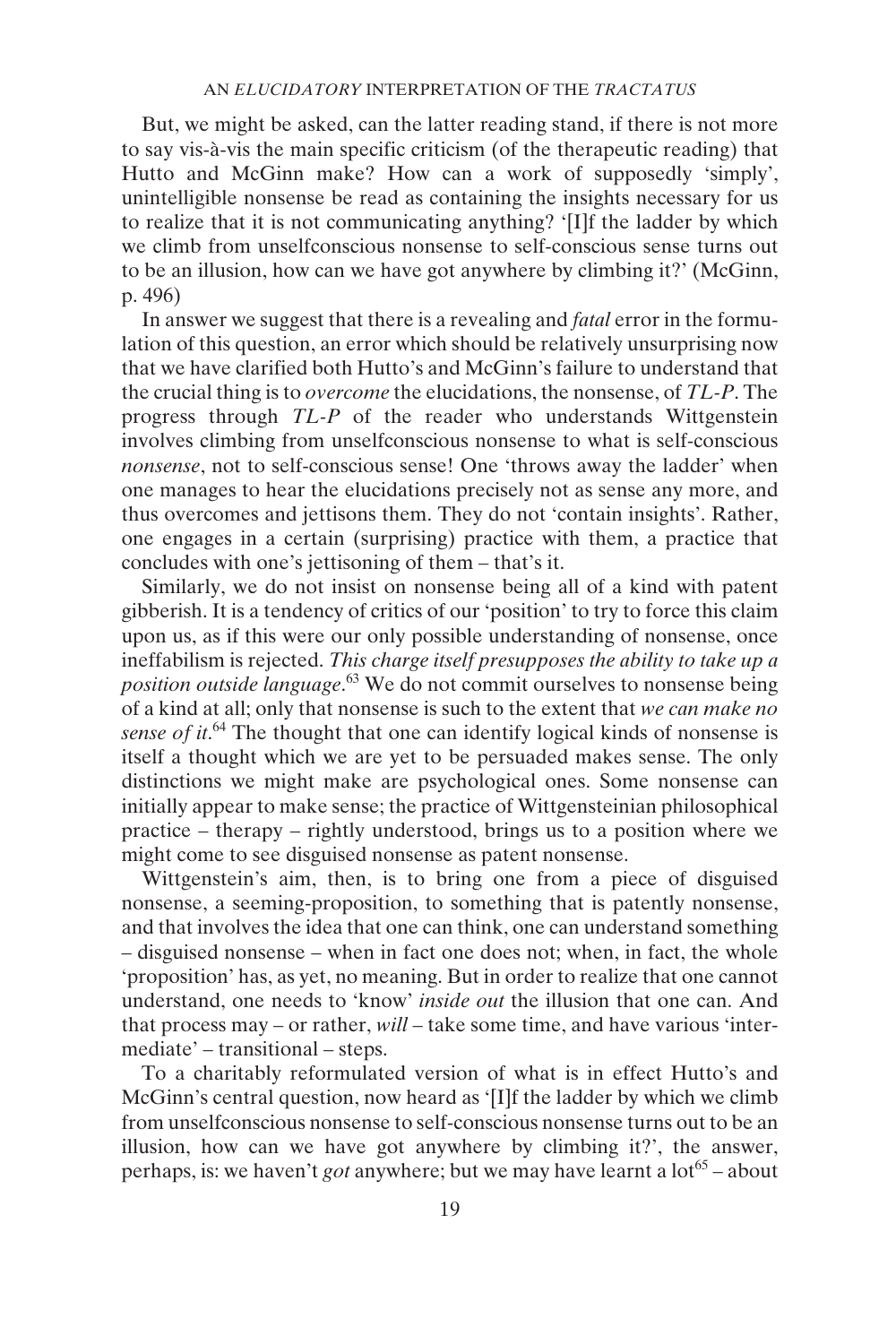ourselves in relation to our language – on the 'journey', on the 'road' (to nowhere) … a bit like the way you can learn a lot by listening to a car engine idling. Here the engine is *you*.

And thus, rather than McGinn's interpretation or Hutto's, it is actually the alternative interpretation of the *Tractatus*, the therapeutic reading of that work (and of Wittgenstein's philosophy in general), which perhaps deserves the title of the *elucidatory* interpretation. For it is that reading which actually manages to make the role of elucidations central to the functioning of the *Tractatus* in one's philosophizing. One must be clear: the crucial point is that *the elucidations themselves* are ultimately to be *thrown* away;66 the goal of Wittgenstein's philosophizing is to get one to overcome the forlorn hope that there was ever really anything (*of the kind that we wanted* and 'required') for our elucidations to elucidate in the first place.

*This* interpretation of the *Tractatus*, unlike that of the positivists or the ineffabilists or even the interpretations given by Hutto and McGinn, can finally (and resolutely) comprehend the way the *Tractatus* ends; and, moreover, the way that the 'body' of the text *itself* leads, progressively, inexorably, for one willing to fall into what it progressively subtly reveals to be delusions of sense, to that ('sense' of an) ending. $67$ 

*Manchester Metropolitan University, Cheshire, UK and University of East Anglia, Norwich, UK*

#### **Notes**

- 1 There is 'another' interpretation of the *Tractatus*, which was once popular, and which aims to be *anti*-metaphysical: namely, the positivist interpretation of the Vienna Circle *et al*. We do not *focus* on this interpretation in the body of the text for two reasons: firstly, because of its current unpopularity, at least ostensibly, *as a way of taking the Tractatus*; secondly, because it is, in the final analysis, not substantially different from the 'metaphysical' interpretation, as both endorse a 'substantial' conception of nonsense (for further explication, see Section 5 of James Conant, 'Elucidation and Nonsense in Frege and Early Wittgenstein', in Alice Crary and Rupert Read (eds) *The New Wittgenstein* (London: Routledge, 2000), pp. 174–218.) We cannot explore the positivist reading of the *Tractatus* further here; suffice it to say that we would argue that the metaphysical interpretation focuses on thought and world, and is 'Realist'; while the positivist interpretation focuses on language and is 'Anti-Realist'. We believe that neither Realism nor Anti-Realism captures Wittgenstein's thought, *even* in *TL-P*.
- 2 This reading is also sometimes referred to as the 'resolute' reading. It should be noted that we do not discuss in the present article an important matter which has emerged in recent resolute readings of *TL-P*; this concerns the question of the 'frame'. While Jim Conant and Cora Diamond hold onto the idea that *TL-P* has a frame, which is not to be thrown away with the rest of the text, other resolute readers such as Juliet Floyd (and Rupert Read) have insisted that *all* is to be overcome. Warren Goldfarb has referred to the former as Girondin readers and the latter as Jacobin. We hope that this subtlety need not occupy us in the present context (though see n. 41 below).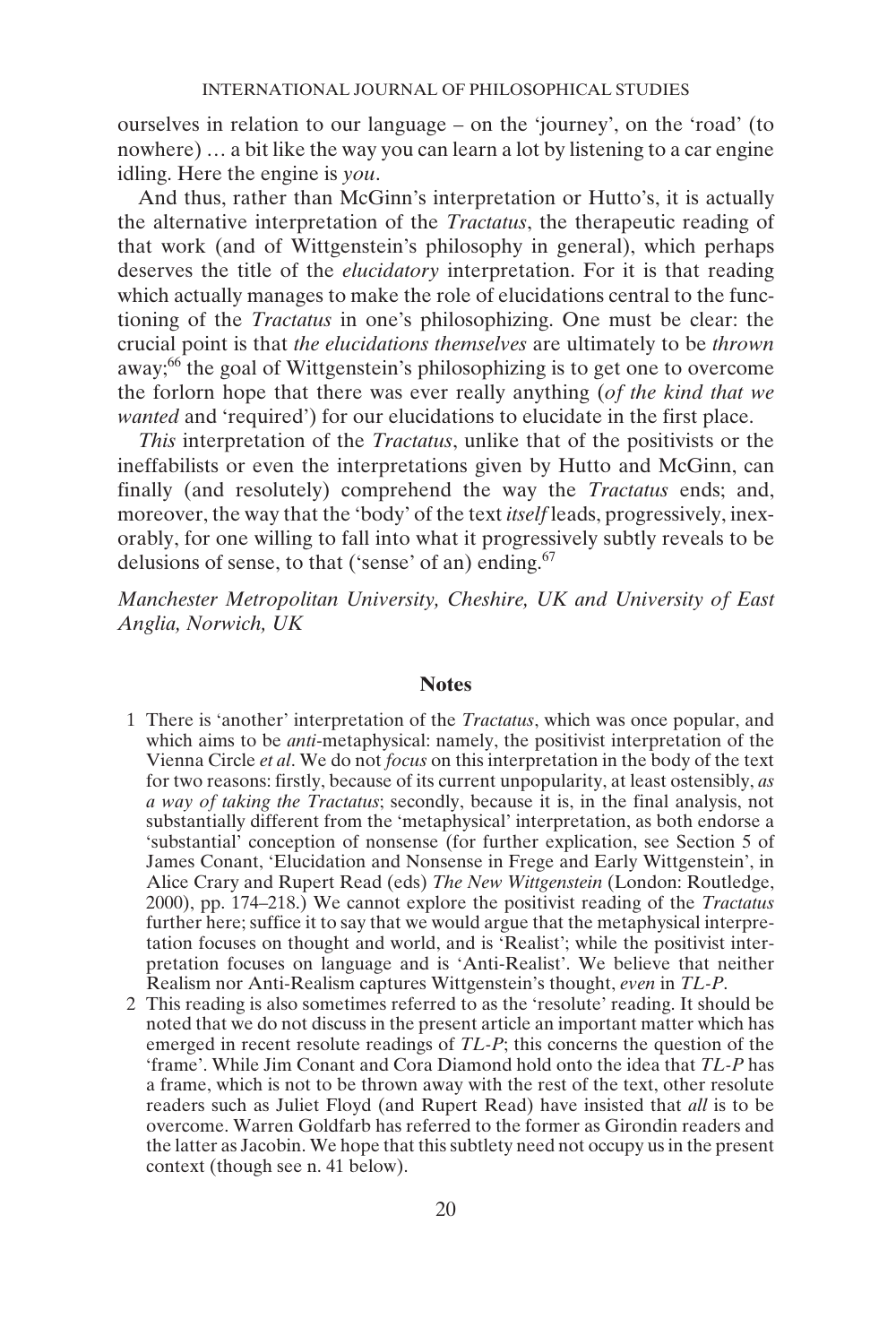- 3 Daniel D. Hutto, *Wittgenstein and the End of Philosophy: Neither Theory nor Therapy* (Basingstoke, Palgrave, 2003).
- 4 The seeds of Hutto's interpretation can be found in his paper (jointly authored with John Lippitt) 'Making Sense of Nonsense: Kierkegaard and Wittgenstein', *Proceedings of the Aristotelian Society*, 98 (1998), pp. 263–86.
- 5 'Between Metaphysics and Nonsense: Elucidation in Wittgenstein's *Tractatus*', *Philosophical Quarterly*, 49 (1999), pp. 491–513.
- 6 For more detail and defence of such a reading of *PI* see Gordon Baker, *Wittgenstein's Method: Neglected Aspects* (Oxford: Blackwell, 2004); David Stern, *Wittgenstein's Philosophical Investigations: An Introduction* (Cambridge: Cambridge University Press, 2004); Phil Hutchinson and Rupert Read, 'Memento: A Philosophical Investigation', in J. Goodenough and R. Read (eds) *Film as Philosophy* (Basingstoke: Palgrave, 2005), pp. 72–94; and R. Read, 'Throwing Away "the Bedrock"', *Proceedings of the Aristotelian Society,* 105 (2005), pp. 81–98. Compare also the important work of Cavell (in H. Sluga and D. Stern (eds), *The Cambridge Companion to Wittgenstein* (Cambridge: Cambridge University Press, 1996), pp. 261–296), Goldfarb (1983) and Stephen Mulhall (2001) on the opening of the *Investigations*.
- 7 'The Availability of Wittgenstein's Philosophy', in H. Sluga and D. Stern (eds) *The Cambridge Companion to Wittgenstein* (Cambridge: Cambridge University Press, 1996), p. 444 (though Stern means only to be talking about the later Wittgenstein).
- 8 We offer here a general characterization of this interpretation. Examples of readings that follow this line in detail can be found in P. M. S. Hacker's *Insight and Illusion* (Bristol: Thoemmes Press, 1997) and (perhaps best of all) in G. E. M. Anscombe's *Introduction to Wittgenstein's Tractatus* (Bristol: Thoemmes Press, 1996). Meredith Williams, 'Nonsense and Cosmic Exile: The Austere Reading of the *Tractatus*', in Max Kölbel and Bernhard Weiss (eds) *Wittgenstein's Lasting Significance* (London: Routledge, 2004), pp. 6–32, is a notable defender of such readings. (See also n. 2 of McGinn.)
- 9 Russell himself interpreted the *Tractatus* in this ineffabilistic way. And like many such readers, he found ineffabilism an unorthodox vehicle for putting forward philosophical views, and was *not* convinced by the vehicle: 'What causes hesitation is the fact that, after all, Mr Wittgenstein manages to say a good deal about what cannot be said.' (Ludwig Wittgenstein, *Tractatus Logico-Philosophicus*, trans. D. F. Pears and B. F. McGuinness (London: Routledge, 1961), p. xxi).
- 10 Except where indicated otherwise, we use the 'authorized' (Ogden) translation of *TL-P*. However, this point is equally clear in the Pears–McGuiness translation: '[T]he aim of the book is to draw a limit to thought, or rather – not to thought, but to the expression of thoughts, for in order to be able to draw a limit to thought, we should have to find both sides of the limit thinkable (i.e. we should have to be able to think what cannot be thought). // It will therefore only be in language that the limit can be drawn, and what lies on the other side will simply be nonsense' (p. 3).
- 11 Perhaps the best account of this telling point about 6.54 is James Conant's, in 'Throwing Away the Top of the Ladder', *Yale Review*, 79 (1991), pp. 328–64.
- 12 Or a 'God's-eye view', or a 'a sideways-on view', or an '*external* point of view' … With John McDowell and others, part of the burden of our argument here is that there is every reason to believe that Wittgenstein entirely gives up the fantasy of a position outside language – indeed, that he gives it up *in the Tractatus* (cf. *TL-P* 4.12, the Preface, etc.)

Now, it might be objected against us here that our claim that a Frege/Russell philosopher 'should realize' such-and-such stands in tension with our claim that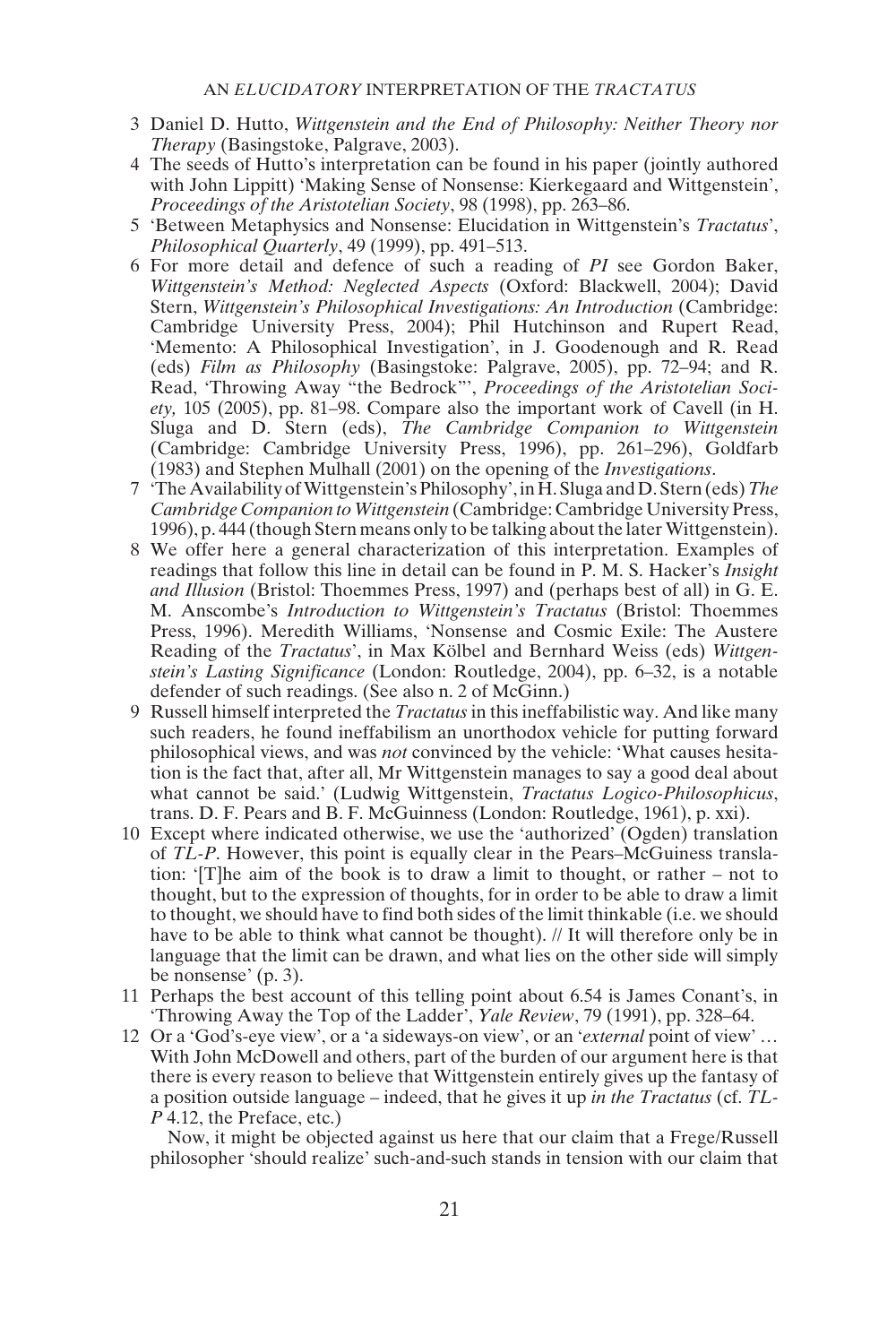#### INTERNATIONAL JOURNAL OF PHILOSOPHICAL STUDIES

the *Tractatus* (as opposed to its author) has no teaching, in the sense that it has no content. But this, of course, would be to misunderstand the intended 'force' of our discussion at this point. Our discussion at and around this point in our text is directed toward a Frege/Russell philosopher *on his own terms*. We do not make the rhetorically disastrous move of already assuming our own interpretation of the text to be right. We instead allow the Frege/Russell philosopher to have the assumptions that he wants: for instance, that Wittgenstein is giving *arguments*, which are such that one understanding them precisely *should realize* such-and-such or so-and-so, and so on…

- 13 We would emphasize here the *active* nature of coming to see nonsense.
- 14 Hutto divides ineffabilist readers into theoretical and doctrinal readers and rejects both in chapters 2 and 3 of his book: 'Although I have rejected theoretical readings on the grounds that Wittgenstein had set his face against philosophical speculation and explanation, this does not rule out the possibility that he was advancing doctrines, in the sense of stated principles or beliefs. Perhaps, his was simply an attempt to lay down a series of *a priori truths*. […] As the only way to make sense of the doctrinal reading is to assume that he was committed to a metaphilosophy at odds with the central aspects of his stated project, such readings are unfaithful to some of [Wittgenstein's] own remarks. Moreover, they suffer from deep inconsistency in that they must characterise "Wittgenstein as rejecting the idea of an external standpoint, [yet] offer interpretations of his thought which keep this idea in play"' (pp. 90–1; the quotation within the quotation is from Crary and Read, *The New Wittgenstein*, p. 4).
- 15 McGinn, p. 496.
- 16 Hutto, p. 93. The talk of therapeuts trying to hear the *Tractatus* as getting 'messages' across is worrying and indicative. Hutto's wording also raises a pertinent counter-question: what could it really mean for there to be 'classes' of nonsense?
- 17 McGinn, pp. 496–7.
- 18 Hutto, p. 102; McGinn, p. 497.
- 19 We should note that the term that seems to have been settled upon, by proponents and opponents alike, for denoting the family of readers who oppose ineffabilist readings is *resolute*. We will stick with 'therapeutic' for reasons that will become clearer as we progress.
- 20 This is how Hacker sees therapeutic/resolute readings of the *Tractatus* see his 'Was he Trying to Whistle it?', in Crary and Read, *The New Wittgenstein*, pp. 353–389.
- 21 For example, there is a body of literature that argues for the ineffability of aspects of the Holocaust. In this case those aspects are not metaphysical, but rather abhorrent in the extreme.
- 22 McGinn writes (p. 503) that Wittgenstein's remarks achieve 'a certain order in the reader's perception … of language'. On one reading, this might be harmless. McGinn might simply be meaning to index, for instance, the purpose-relativelyuseful sense of there being a difference between signalling or calling and *language* that Wittgenstein investigates in the opening of the *Investigations*. But if McGinn thinks that 'uncovering' an 'order' in language or clarifying the 'logical articulation' of our language gives one any access to a *something*, even if that 'something' be far less than a theory, less even than a thesis (or indeed a truth), then she has already fallen into an ineffabilism. We have already given some reason to believe that she does think this; and we give more below. The remarks of the *Tractatus* do not clarify by revealing philosophical truths; they clarify only ordinary sensical remarks, which they enable one to see as 'making themselves clear', or indeed as being already clear. We shall return to this point.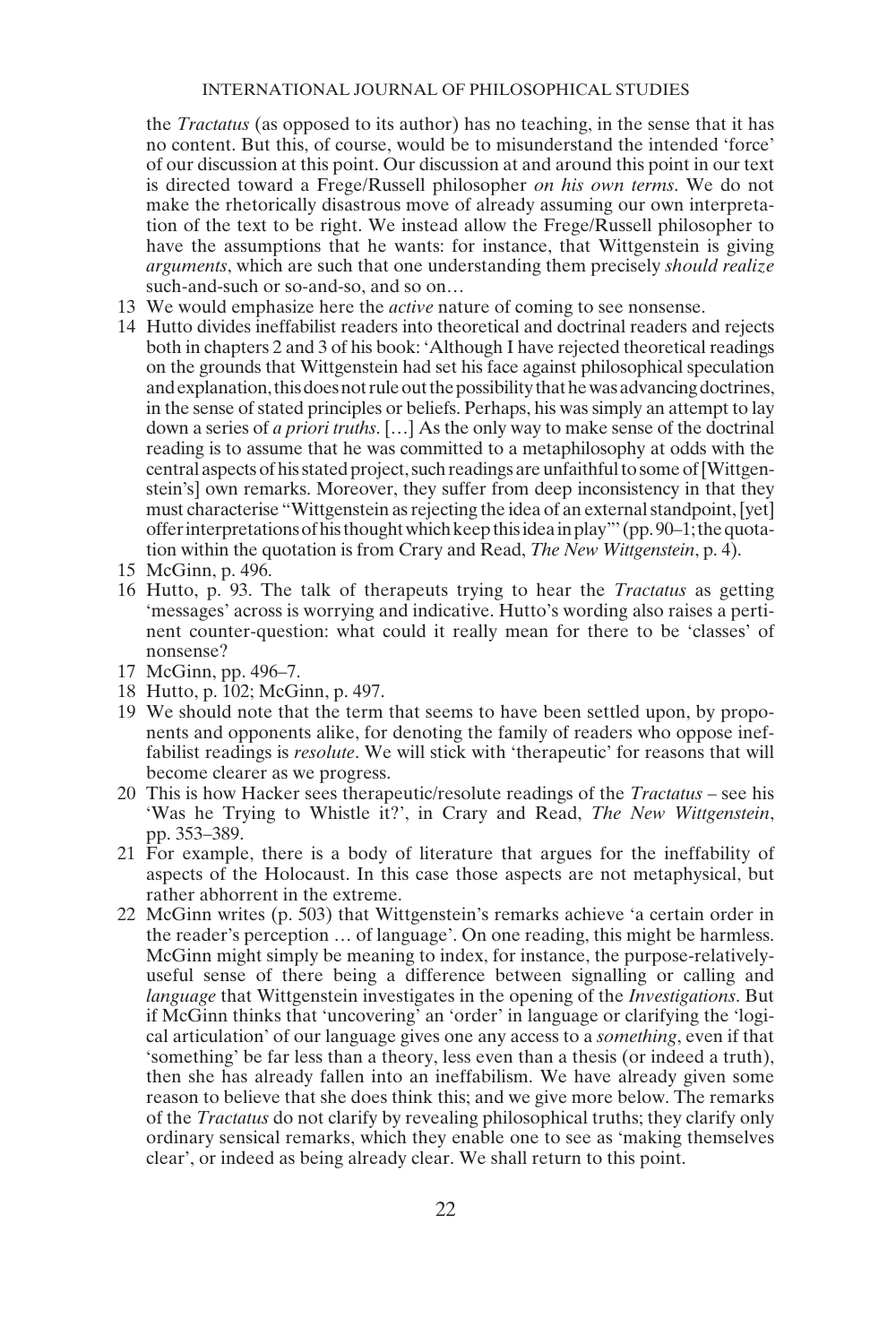- 23 McGinn, p. 504. There is a risk in McGinn's phrasing here of an illusion of literal perspicuous vision, as if this 'seeing' were not just a metaphor, but rather one could literally chart the whole of grammar, as if from outside/above. This risk, this illusion, we believe, is fully realized in the *Analytical Commentaries on the Philosophical Investigations* of Peter Hacker (and Gordon Baker, who has recently distanced himself in print from this reading – see, e.g., n. 10 of Baker's 'Wittgenstein: Concepts or Conceptions?', in *Wittgenstein's Method*). It is important to see the 'seeing' that is involved here, according to McGinn, as metaphorical through and through, or at most as *aspect*-seeing … Compare McGinn, p. 508: she repeatedly writes as though we just manage to *see* many philosophical things/truths. (See also n. 26 below.)
- 24 Hutto, p. 85 (our italics).
- 25 Hutto, pp. 85, 103, 110–11.
- 26 Hutto, p. 124. This is explored in detail by Michael Kremer (2002). For example, on p. 297 he argues that 'We should *not* read talk of "showing", and correlatively of "perceiving", "seeing", "recognizing" that which is shown, on the model of a relation between a subject and some ineffable fact-like entity. … This form of the idea of showing is exactly what the *Tractatus* wants to teach us to abandon. Rather, we should read talk of "showing", and correlatively "seeing", on the model of the demonstration of a technique, and the uptake required to understand the demonstration.' When one looks at how McGinn in practice explores these matters, one finds that, by contrast, she makes it look as though something is seen. See, e.g., pp. 507–8 and p. 504 of her text, as well as passages quoted in our text below.
- 27 Hutto, p. 103; McGinn, p. 498.
- 28 McGinn, p. 502.
- 29 Hutto, pp. 101–2.
- 30 To be fair to McGinn, we should add that elucidatory remarks could be nonsensical and nevertheless prompt us to recognize a distinction that we did not see clearly before, e.g. (to use one of her examples) the distinction between propositions of logic and maximally general truths. However, it would be needful then to recognize that even (the bringings-about of) such distinctions are themselves only therapeutic moves, and that any wish to stabilize such a distinction itself amounts to a regression to a scientistic or metaphysical conception of philosophy, and manifests a proneness to unwitting delusions of sense. We do not find such recognition in McGinn's work.
- 31 Hutto, p. 93.
- 32 McGinn, p. 498.
- 33 Ibid.
- 34 Hutto confirmed this as his view on reading an earlier draft of this paper.
- 35 McGinn, p. 513.
- 36 Ibid., 498.
- 37 Why do we say 'crucial'? Why privilege 6.54?

*Internally*, there is good reason to do so in that it is quite plainly a or even *the* culmination of the text; and, moreover, it is a culmination that gives an explicit over-arching instruction on *how to read* the entire text. At the very least, if 6.54 is not as significant as we think, then that proves that Wittgenstein understood what he himself was doing quite poorly. Of course, that is quite possible; but interpretative charity suggests that one should persist in attempting to read a text as if it were understood by its own author until one finds very strong reasons not to do so. We have yet to be presented with any such reasons.

*Externally*, Wittgenstein's famous letter to von Ficker provides a strong cue toward taking seriously the Preface and the 'conclusion', including obviously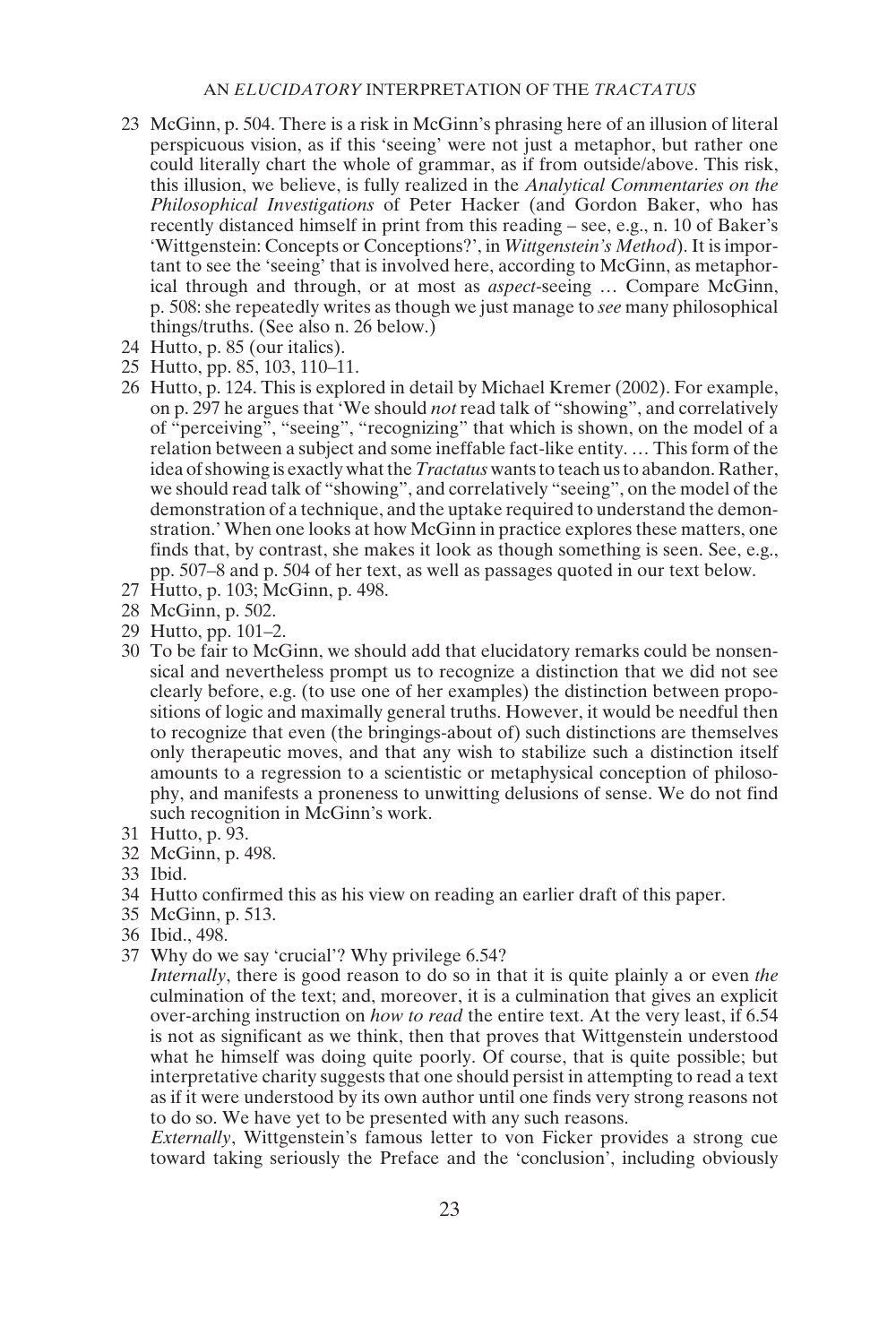6.54, of the *Tractatus*. That external evidence was, of course, a primary motivation in the original fomentation by Diamond and Conant of the 'resolute reading' of the early Wittgenstein.

- 38 See, for example, his 'Elucidation', or similarly the longer manuscript 'The Method of the *Tractatus*' (which in its *full*-length version is still forthcoming – this text, from which the former is excerpted and adapted, is cited by McGinn, n. 4, and included in edited form in E. Reck (ed.) *From Frege to Wittgenstein* (Oxford University Press, 2002), pp. 374–463).
- 39 How exactly Conant understands the latter (*das Klarwenden von Satzen*) and this is crucially different from how McGinn understands it – is best explained in n. 102 of Conant, 'Elucidation'.
- 40 McGinn, p. 502.
- 41 It might be objected against us here that surely we must concede that early Wittgenstein was unwittingly in the grip of certain theoretical preconceptions about language, conceptions expressed in his commitment to a certain conception of analysis, and that, in virtue of this, certain strands in his work do, just as McGinn suggests, betray his elucidatory aims. For even Conant and Diamond concede this much – see especially their joint paper 'On Reading the *Tractatus* Resolutely: Reply to Meredith Williams and Peter Sullivan', in Max Kölbel and Bernhard Weiss, *Wittgenstein's Lasting Significance* (London: Routledge, 2004). It would take us too far afield to attempt to resolve this issue here; but, as Read and Deans argue in Parts 2 and 3 of their paper 'Nothing is Shown' (*Philosophical Investigations*, 26 (2003), pp. 239–269), accepting this view of the early Wittgenstein is by no means compulsory. This question divides 'strong' from 'weak' resolute readings; it divides ourselves and Juliet Floyd on one side from Conant and Diamond on the other.
- 42 McGinn, pp. 509–10.
- 43 Hutto would resist this view strongly see his *Beyond Physicalism* (Amsterdam: John Benjamins, 2000), sec. 2.3.
- 44 This rather seems to conflict with what McGinn writes on p. 504, concerning there being for Wittgenstein 'no propositions that are true *a priori*'.
- 45 Wittgenstein, *Philosophical Investigations* 127. (See also *Zettel*, *passim*.) Try, then, another label for McGinn's approach – the 'Formalist Grammatical' reading. She, like Max Black, attempts to place the elucidations of *TL-P* in a logically similar niche to the (*sinnlos*) propositions of logic; and she suggests that their role is very alike the role of 'grammatical remarks' in Wittgenstein's later work. See the final section of this paper for some more detail on this.
- 46 Cf. *Philosophical Investigations* 89; and the notes on Kremer above.
- 47 McGinn, p. 502.
- 48 It is striking that the German word Wittgenstein uses here is *überwinden* the very word made famous by Nietzsche, in his struggles, in his attempts, to persuade his readers to (self-)overcome. We suspect (though we cannot pursue the matter here) that this echo is not accidental, or at least not without resonance and potential significance – and that it is not compatible with McGinn's approach.
- 49 Wittgenstein, *Letters to C. K. Ogden with Comments on the English Translation of the* Tractatus Logico Philosophicus, ed. G. H. Von Wright (Oxford: Blackwell, 1973), p. 51. This passage, we believe, fairly decisively undermines the McGinn interpretation, just as thoroughly as it undermines the standard metaphysical interpretation. It gives the lie to McGinn's effectively ineffabilist thought that Wittgenstein is still getting us *to recognize something* about 'the harmony of language and reality' by means of his elucidations. (If carpers still carp, asking whether we can rely on a text which is not within the body of *TL-P*, then one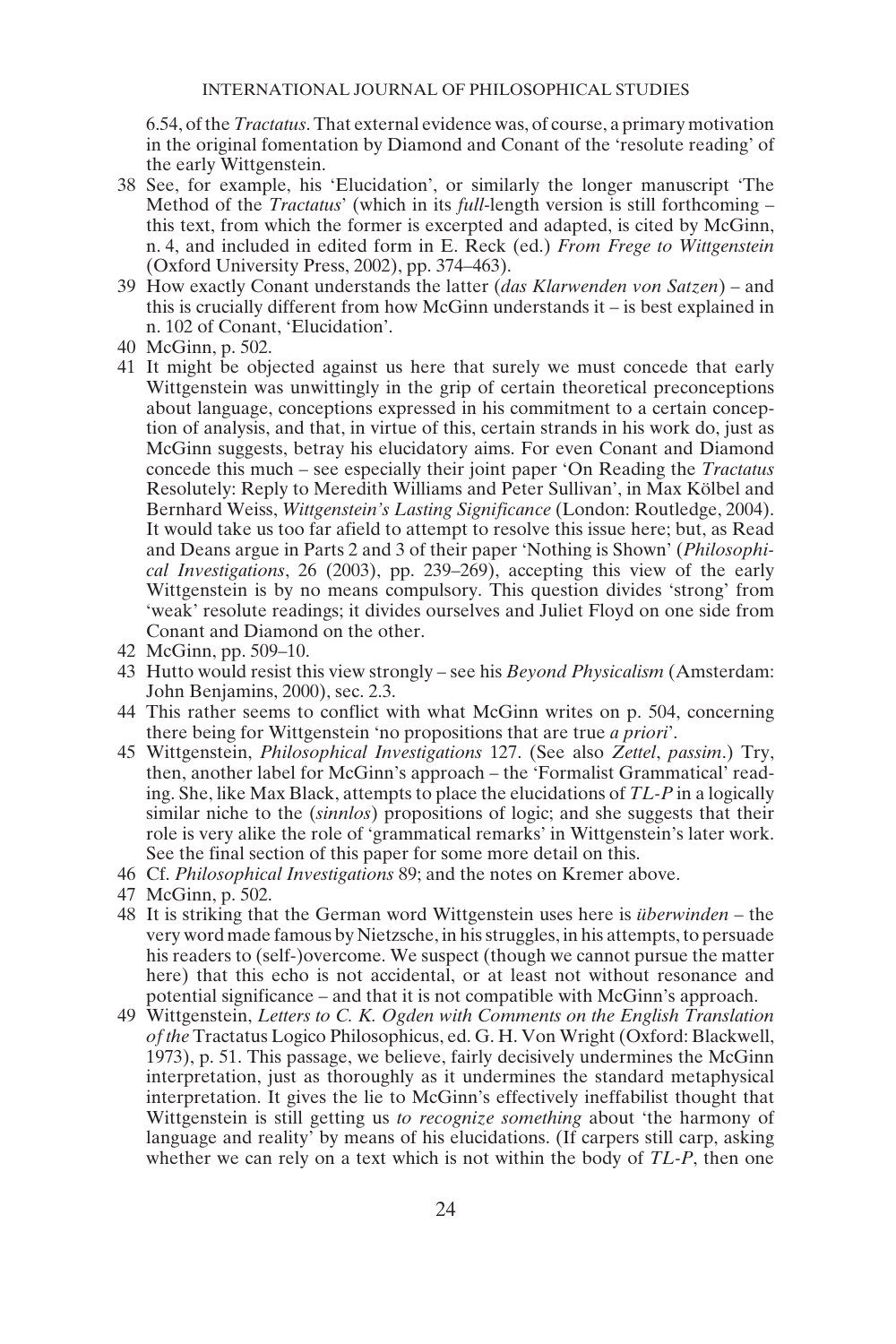need look no further than the oft-ignored 5.5563. It gives the lie to something that McGinn appears to believe, namely, that *Wittgenstein* in *TL-P* regrettably believes that ordinary language cannot be described *itself* as in logically perfect order. For while Wittgenstein in *TL-P* did (regrettably) think that ordinary language was invariably not 'logically perspicuous' – thus there is scope (see 3.325, 4.002, etc.) for its being made clearer what thought a thought is – we are not thereby *making the thought* sharper/clearer. McGinn appears to us to elide – not, as needed, to distinguish – these two points.)

We are suggesting that if the *Tractatus* is read properly, it is not necessarily thoroughgoingly committed to a fatal mythology of symbolism – unlike McGinn, who *is* committed to a residual linguistic ineffabilism. (See also p. 50 of the *Letters to Ogden*, alongside p. 505 of McGinn.)

- 50 Here Wittgenstein is making the same point as the later Gordon Baker (in *Wittgenstein's Method*) – and we – makes about 'perspicuous presentation': it is to be understood as an achievement term. 'Elucidate' is intended by Wittgenstein in this same achievement sense. It is not intended to indicate a content that is to be learnt or 'gestured at', but 'simply' to bring about an achieved/achievable reorientation. We are concerned that both Hutto and McGinn regard Wittgenstein as using 'elucidate' as an intransitive verb. (For more detailed discussion of these issues, see Conant, 'Elucidation'.)
- 51 Elucidated used transitively, e.g. 'I struck him', 'I elucidated it.' It is transitive because we can say of him/it that he/it was struck/elucidated; whereas to say 'I ran' (as in the sentence 'I ran along the road') or 'I elucidate' is intransitive because the verb does not take an object.
- 52 Compare Wittgenstein's Preface (see n. 10 above). Unlike McGinn's, our account is (we believe) faithful to Wittgenstein's injunction to draw 'limits' *only in language*, and to be clear that what is on the other side of those limits is (only) nonsense. That is *not* to say, of course, that the *Tractatus* does not have any covert metaphysics. In believing that it does, we do not differ from McGinn or indeed from ineffabilism in general – but the therapeutic reading of *TL-P* argues that you will find this metaphysics *in the wrong place* if you do not take seriously Wittgenstein's *aim* in *TL-P* of overcoming all metaphysics. Note, for example, that 'ineffabilism' and 'the picture theory' are not attacked by the later Wittgenstein. But some things are, such as the Russell/Frege subliming of logic and the idea of 'logical space', neither of which, so it would seem, Wittgenstein entirely overcame even by proposition 7 of *TL-P*.
- 53 We note further that the term 'elucidation' first enters *TL-P* at 3.263. McGinn, surprisingly, says nothing about this occurrence of the term.
- 54 See n. 19 of Conant's 'The Method of the Tractatus' for devastating criticism of the 'formalist' interpretation of *TL-P*.
- 55 *PI* (and *OC*, etc.) features grammatical remarks: these may at various moments in one's philosophical struggle seem to one to be senseless, nonsensical, stipulative, sensical (seemingly true-or-false), and perhaps more besides. *TL-P* engages (one) in its analogue to grammatical investigation – namely, the activity of elucidation. This much of what McGinn evidently supposes it would be hard to dissent from. But her quasi-formalist rendering of elucidations makes it look as if they really should be part of the symbolism (like tautologies) – and this just IS a mythology of symbolism, we have suggested. This *cannot* be an adequate reading of 6.54, which requires that we throw away the nonsensical, not that we (e.g.) let the merely senseless 'fall away' when we recognize it as senseless – and the production of an adequate reading of 6.54 was expressly McGinn's *main aim* in her paper (see again p. 497).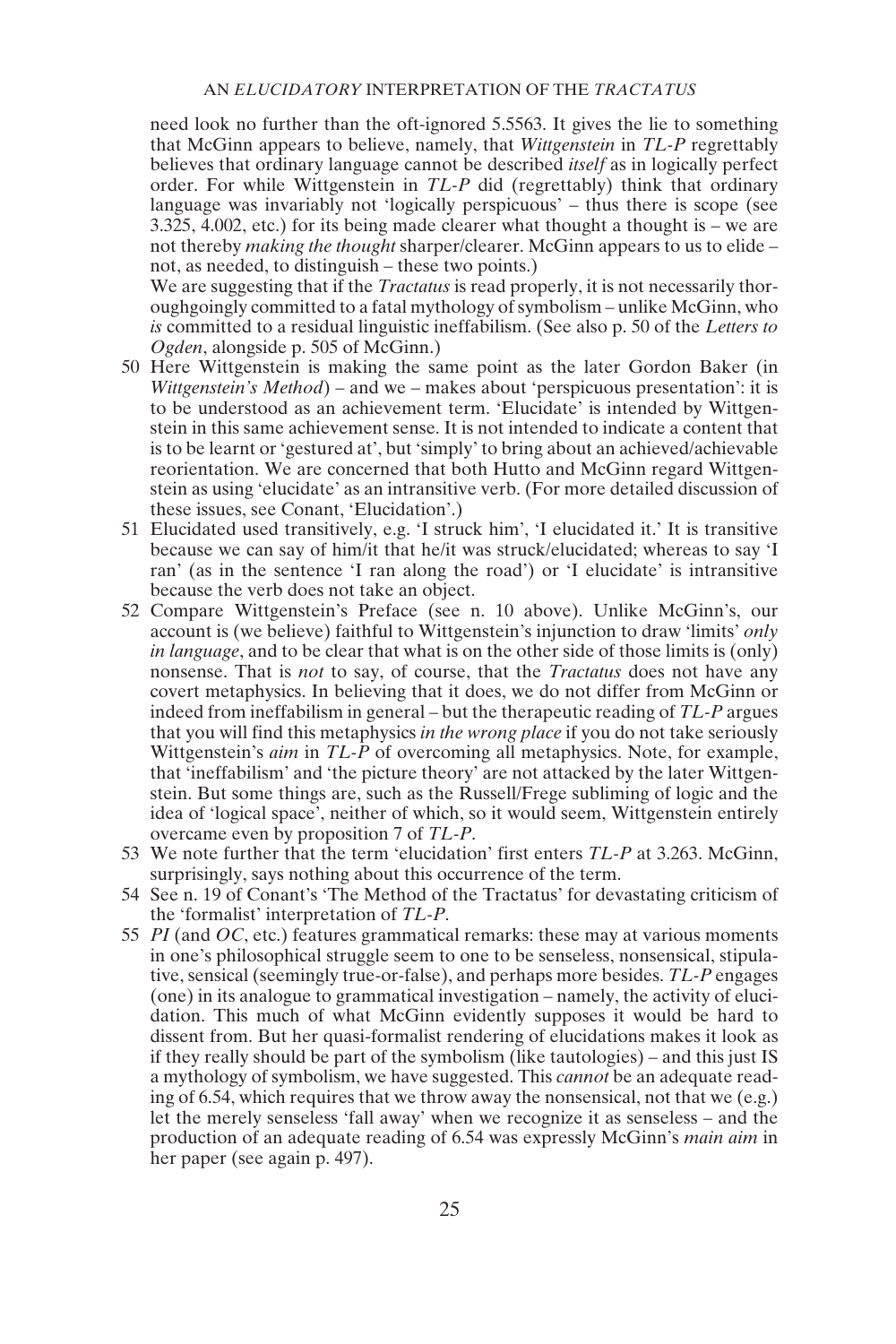#### INTERNATIONAL JOURNAL OF PHILOSOPHICAL STUDIES

It may seem an unsatisfactory aspect of our interpretation of McGinn that we seemingly cannot decide whether she is an ineffabilist, a positivist or a formalist reader of *TL-P*. But we think that this is actually a symptom of *her* confusion – she cannot decide, and oscillates between all of these and the therapeutic reading. Her effort to generate an elucidatory reading which is not simply an unstable potpourri of all *four* of these reading-genres is, we have argued, unsuccessful. It is quite odd, however, that she does not mention the Blackian 'formalist' possibility, which on the central question of the status of elucidations seems possibly the reading closest to her own. Perhaps the reason she does not favour 'formalism' (besides its well-known defects) is her insistence, remarked earlier, that 'the idea that all logical truths are tautologies' is itself to be excluded from the alleged 'elucidatory core' of *TL-P*.

- 56 What does harm is to think that one has grasped and can set out the grammar of our language so as to refute metaphysicians, solipsists, sceptics, etc. This, as we have said, unfortunately seems to remain McGinn's and Hutto's implicit wish/ dream.
- 57 A fuller treatment of the matters discussed in this paragraph would bring out the importance to 5.4733 also of Wittgenstein's remarks concerning 'internal relations' and concerning 'the context of significant use' (as emphasized by Conant in his 'Elucidation' and also by Denis McManus in his forthcoming book on the *Tractatus*). But we think that our text above is sufficient for present purposes.
- 58 It is important to bear in mind that the Context Principle (CP) is above all a methodological recommendation, not a quasi-metaphysical assertion. The failure to see its relevance throughout Wittgenstein's work links McGinn and Hacker – see, for example, the argument of Witherspoon's paper, especially pp. 333–8, wherein Witherspoon shows exactly where in McGinn (pre 1999) goes wrong, and falls into a sophisticated version of positivism ('Conceptions of Nonsense in Carnap and Wittgenstein', in Crary and Read, *The New Wittgenstein*, pp. 315–350). McGinn's failure to take proper account of the Context Principle in her thought on any stage of Wittgenstein's career, together with her wish to have Wittgenstein enable us to say or at least 'see' things about language, eclipses the – secondary – question of which particular variant of positivism or ineffabilism or formalism (or what hybrid of the three) she ascribes to *TL-P*, and which to *PI* or *OC*. For more detail on (the centrality of) the Context Principle, see the work of Conant, Ricketts's essay in Sluga and Stern, *The Cambridge Companion to Wittgenstein*, and the 1997 exchange between Goldfarb and Diamond in the *Journal of Philosophical Research*, 30.
- 59 *Letters to Ogden*, p. 51 and see also the passage from p. 51 quoted above. McGinn has, one might say, been deceived by the grammar of the word 'elucidation'...
- 60 It is important to understand that we do not intend this as a general, quasi-technical, quasi-positivist distinction which can be wheeled in to do philosophical work. On this score, the discussion on pp. 70–1 of Goldfarb's 'Metaphysics and Nonsense' (1997) is well taken: 'Wittgenstein's talk of nonsense is just *shorthand for* a process of coming to see how [certain strings of] words fall apart when worked out from the inside' (p. 71, our italics).
- 61 One reason why this must be so is that, crucially, the distinction between saying and showing as employed by the ineffabilists – and once again we fear that on this point McGinn must backslide into their position (and/or else into some variant of positivism) – is *a mashed-together and incoherent rendition of two different distinctions*. (I) There is what is said by ordinary propositions (something) and tautologies (nothing) versus what their form shows us (that they are propositions, or that they are tautologies) – a distinction made by Wittgenstein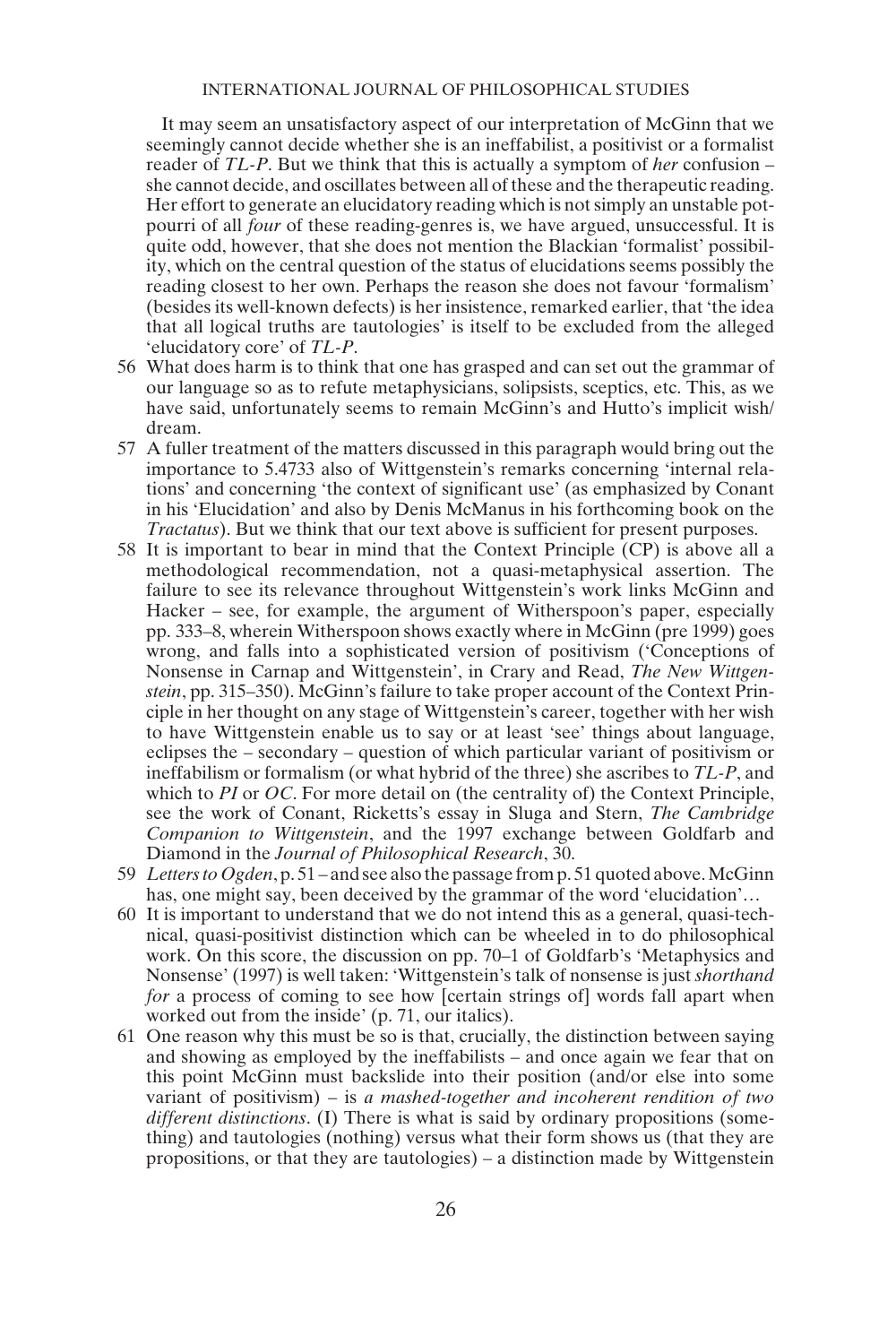#### AN *ELUCIDATORY* INTERPRETATION OF THE *TRACTATUS*

in the body of the *Tractatus*. (II) Then there is what is said by nonsensical propositions (nothing) versus what is allegedly shown by them (e.g. the way language hooks up to reality), or what is allegedly elucidated for us by means of them – II is a 'distinction' not found in the *Tractatus*, but it has to bear the main weight of any more or less traditional reading of that work. For detail on why the distinction between saying and showing is thus a hopeless basis for any *genuinely* elucidatory reading of that work, see nn. 11, 19, 20, 26 and 68 of Conant, 'Elucidation'.

- 62 By which we do not mean to say that McGinn actually succeeds in 'making sense of' (quantitatively) more of the text than does (say) Anscombe. What we mean is simply that her reading seems at least to give some hope *of not turning out to be* evidently *irresolute*, and of not requiring Wittgenstein to be fundamentally inconsistent and without intellectual integrity. Plus that, as discussed above, she has at least the ambition, as do resolute readers, of sketching genuine continuities between Wittgenstein's early and later work.
- 63 See Read's discussion at pp. 91–2 of his 'Throwing Away "the Bedrock"'.
- 64 See also n. 60 above: it is very important to understand, then, that ours is *not* an interpretation on which the early Wittgenstein implicitly buys into a fact-stating 'picture' of language. Ineffabilist and positivist interpretations of the *Tractatus* centrally *do*; and our interpretation precisely sets its stall out via the overcoming of those interpretations. To read Conant and Diamond with understanding, as one of us (Read) endeavours to do, for instance, in Part 1 of 'Nothing is Shown' (with Deans), is to understand that we 'resolutists' do not call the *Tractatus* nonsense because it fails to conform to a model of fact-stating language, but, rather, simply because in the end it does not do linguistic work, does not *amount* to anything: because it fails to exhibit the kind of solidity or non-ambiguity that working language has to it. The 'propositions' of the *Tractatus* systematically *hover* – to such an extent that, in the end, whether or not they are *propositions* at all is itself something on which they hover. (See Read's 'Throwing Away "the Bedrock"' for development of this theme.)
- 65 This would also stand as an indication as to why Wittgenstein sought to dispense with the ladder metaphor in his later work.
- 66 See again Conant, 'Elucidation', n. 102.
- 67 This paper owes a large debt of thanks to two people in particular (neither of whom would concur with its content): Luke Mulhall and Dan Hutto. Dan read a late draft and made extensive and helpful comments, giving us much pause for thought and much more work to do. The paper would simply not exist without Luke Mulhall's initial thoughts and writings on these matters, thoughts of which he later thought better! Thus our greatest debt is to him. Indeed, Mulhall's Ph.D. thesis is, in our opinion, the most profound non-therapeutic, elucidatory reading of *TL-P* that we have come across. Others who have helped at key points throughout the paper's genesis are Jim Conant, Rob Deans, Simon Glendinning, Kelly Dean Jolley, Marie McGinn and David Oderberg; thanks to all. We also thank the audiences at the University of Chicago Wittgenstein Workshop and at the Notre Dame Philosophy Department for helpful comments.

### **Select Bibliography**

Anscombe, G. E. M. *An Introduction to Wittgenstein's Tractatus,* Bristol: Thoemmes Press, 1996.

Baker, Gordon. *Wittgenstein's Method: Neglected Aspects,* Oxford: Blackwell, 2004.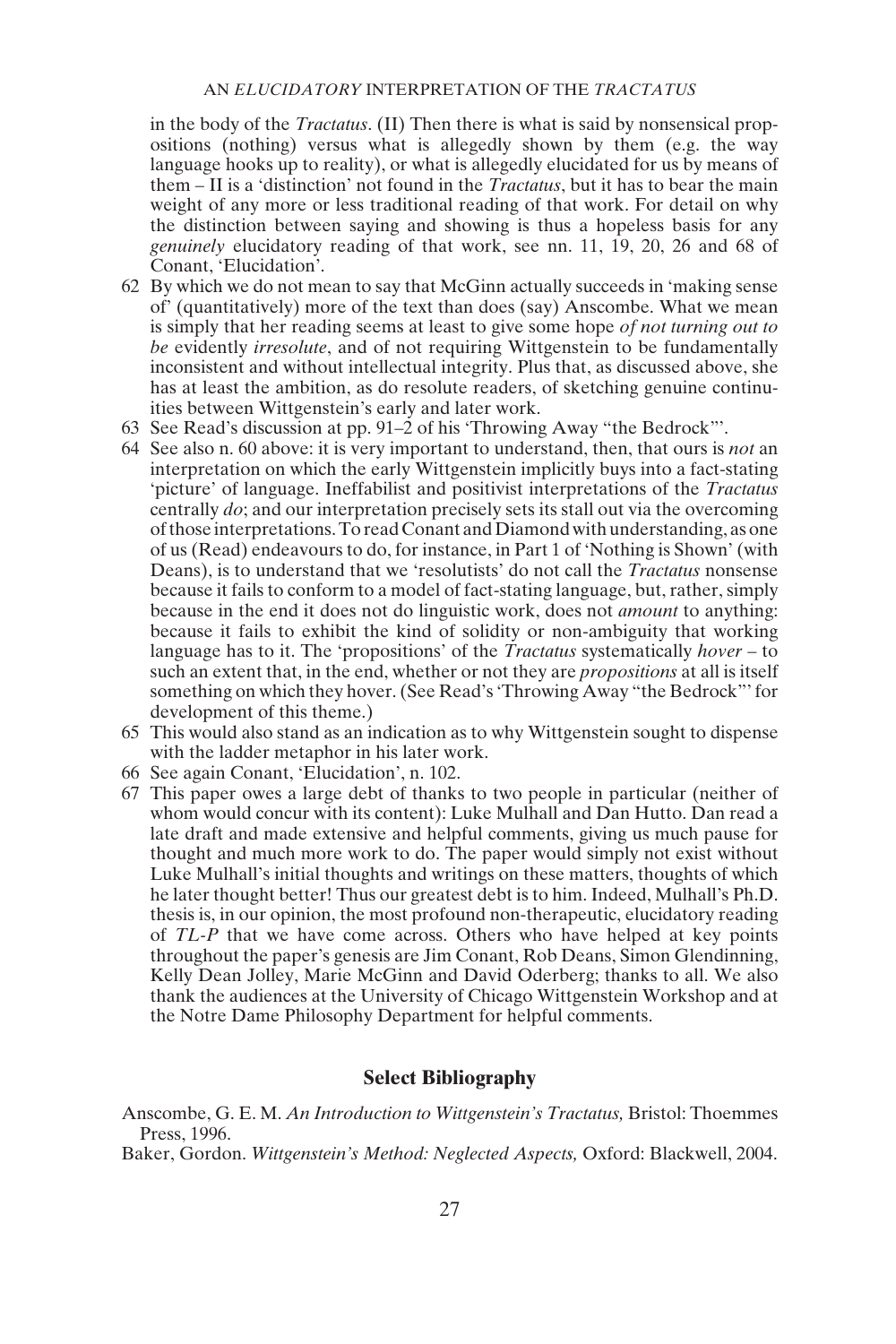- Conant, James. 'Elucidation and Nonsense in Frege and Early Wittgenstein', in Alice Crary and Rupert Read (eds) *The New Wittgenstein,* London: Routledge, 2000, pp. 174–218.
	- —— 'Must we Show what we Cannot Say?', in R. Flemming and M. Payne (eds) *The Senses of Stanley Cavell,* Lewisburg: Bucknell University Press, 1989.
	- —— 'On Wittgenstein's Philosophy of Mathematics', *Proceedings of the Aristotelian Society* 71 (1996): 195–222.
- —— 'The Method of the *Tractatus*', unpublished; in print in an edited form in E. Reck, *From Frege to Wittgenstein,* Oxford: Oxford University Press, 2002, pp. 374–462.
- Conant, James and Diamond, Cora. 'On Reading the *Tractatus* Resolutely: Reply to Meredith Williams and Peter Sullivan', in Max Kölbel and Bernhard Weiss (eds) *Wittgenstein's Lasting Significance,* London: Routledge, 2004, pp. 46–100.
- Crary, Alice and Read, Rupert (eds) *The New Wittgenstein,* London: Routledge, 2000.
- Diamond, Cora. 'Ethics, Imagination and the Method of the *Tractatus*', in Alice Crary and Rupert Read (eds) *The New Wittgenstein,* London: Routledge, 2000.
- —— 'Throwing Away the Ladder: How to Read the *Tractatus*', in *The Realistic Spirit,* Cambridge, Mass.: MIT Press, 1991.
- Frege, Gottlob. *The Foundations of Arithmetic,* 'On Concept and Object', 'Logic in Mathematics', in *The Frege Reader,* ed. M. Beaney, Oxford: Blackwell, 1997.
- Goldfarb, Warren. 'I Want You to Bring Me a Slab: Some Remarks on the Opening Sections of the Philosophical Investigations', *Synthese* 254 (1983).
- Goodenough, J. and Read, R. (eds). *Film as Philosophy,* Basingstoke: Palgrave, 2005.
- Hacker, P. M. S. *Insight and Illusion,* Bristol: Thoemmes Press, 1997.
- Hutchinson, Phil and Read, Rupert. 'Memento: A Philosophical Investigation', in J. Goodenough and Rupert Read (eds) *Film as Philosophy,* Basingstoke: Palgrave, 2005, pp. 72–93.
- Hutto, D. D. *Wittgenstein and the End of Philosophy: Neither Theory nor Therapy,* Basingstoke: Palgrave, 2003.
- Hutto, D. D. and Lippitt, John. 'Making Sense of Nonsense: Kierkegaard and Wittgenstein', *Proceedings of the Aristotelian Society* 98 (1998): 263–86.
- Ishiguro, Hidé. 'Use and Reference of Names', in P. Winch (ed.) *Studies in the Philosophy of Wittgenstein,* London: Routledge, 1969.
- Kölbel, Max and Weiss, Bernhard (eds). *Wittgenstein's Lasting Significance,* London: Routledge, 2004.
- Kremer, Michael. 'Mathematics and Meaning in *Tractatus*', *Philosophical Investigations* 25 (2002): 272–303.
- McGinn, Marie. 'Between Metaphysics and Nonsense: Elucidation in Wittgenstein's *Tractatus*', *Philosophical Quarterly* 49 (1999): 491–513.
- Mulhall, Stephen. *Inheritance and Originality*, Oxford: Oxford University Press, 2001.
- Read, R. 'Throwing Away "the Bedrock"', *Proceedings of the Aristotelian Society* 105 (2005): 81–98.
- Read, R. and Guetti, J. 'Acting from Rules: "Internal Relations" Versus "Logical Existentialism"', *International Studies in Philosophy* XXVIII (1996): 43–62.
- Sluga, H. and Stern, D. (eds) *The Cambridge Companion to Wittgenstein,* Cambridge: Cambridge University Press, 1996.
- Stern, David. 'The Availability of Wittgenstein's Philosophy', in H. Sluga and D. Stern (eds) *The Cambridge Companion to Wittgenstein,* Cambridge: Cambridge University Press, 1996, pp. 442–476.